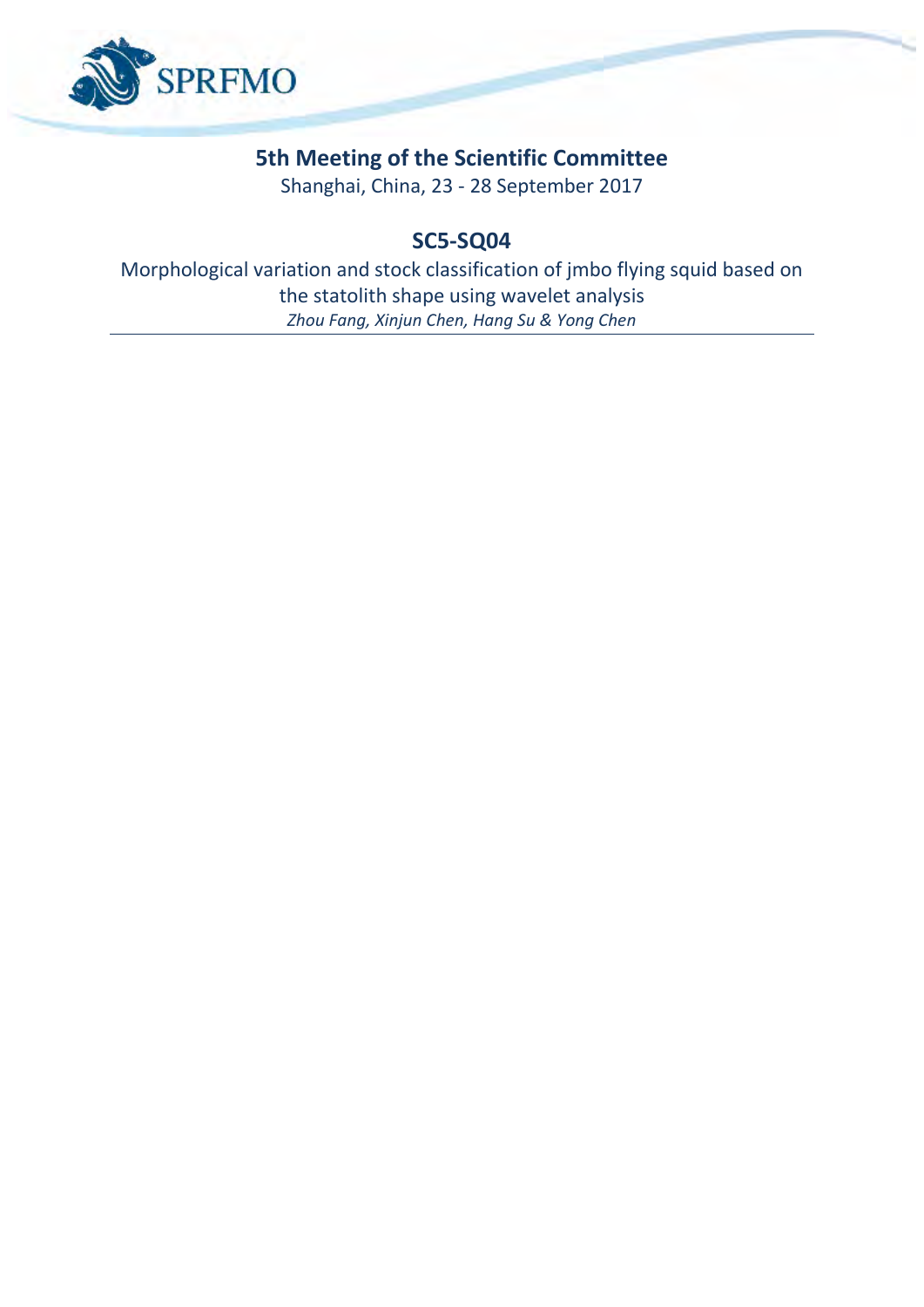# Morphological variation and stock classification of jumbo flying squid, *Dosidicus gigas*, based on the statolith shape using wavelet analysis

Zhou Fang, Xinjun Chen, Hang Su, Yong Chen National Data Center for Distant-water Fisheries, Shanghai Ocean University

# **Introduction**

Oceanic squid, especially ommastrephid species, plays an important role in marine ecosystems, both as prey and predators (Navarro *et al*., 2013). They prefer to gather in areas with high primary productivity (Ichii *et al*., 2002; Waluda and Rodhouse, 2006). The dramatic fluctuations of annual landings for these species indicate that they are heavily susceptible to the surrounding environmental changes (Anderson and Rodhouse, 2001; Rodhouse 2001; Zeidberg and Robison, 2007; Keyl et al., 2011; Robinson *et al*., 2013; Yu *et al*., 2016). The local population, or stock, also possess distinct biological characteristics, reflecting genetic structures and experienced ambient environment (Ichii *et al*., 2002; Rocha and Vega, 2003; Sandoval-Castellanos *et al*., 2007, 2010; Arkhipkin *et al*., 2014; Liu *et al*., 2015a).

Jumbo flying squid, *Dosidicus gigas*, mainly located in regions with comparatively high productivity that is induced by two main upwelling zones (Ichii *et al*., 2002; Lavín *et al*., 2006; Radenac *et al*., 2012), are the target of commercial fisheries for Asian and Latin American countries in east Pacific Ocean (Chen *et al*., 2008; Ibáñez and Poulin, 2014; Ibáñez *et al*., 2015; Guevara-Carrasco *et al*., in press).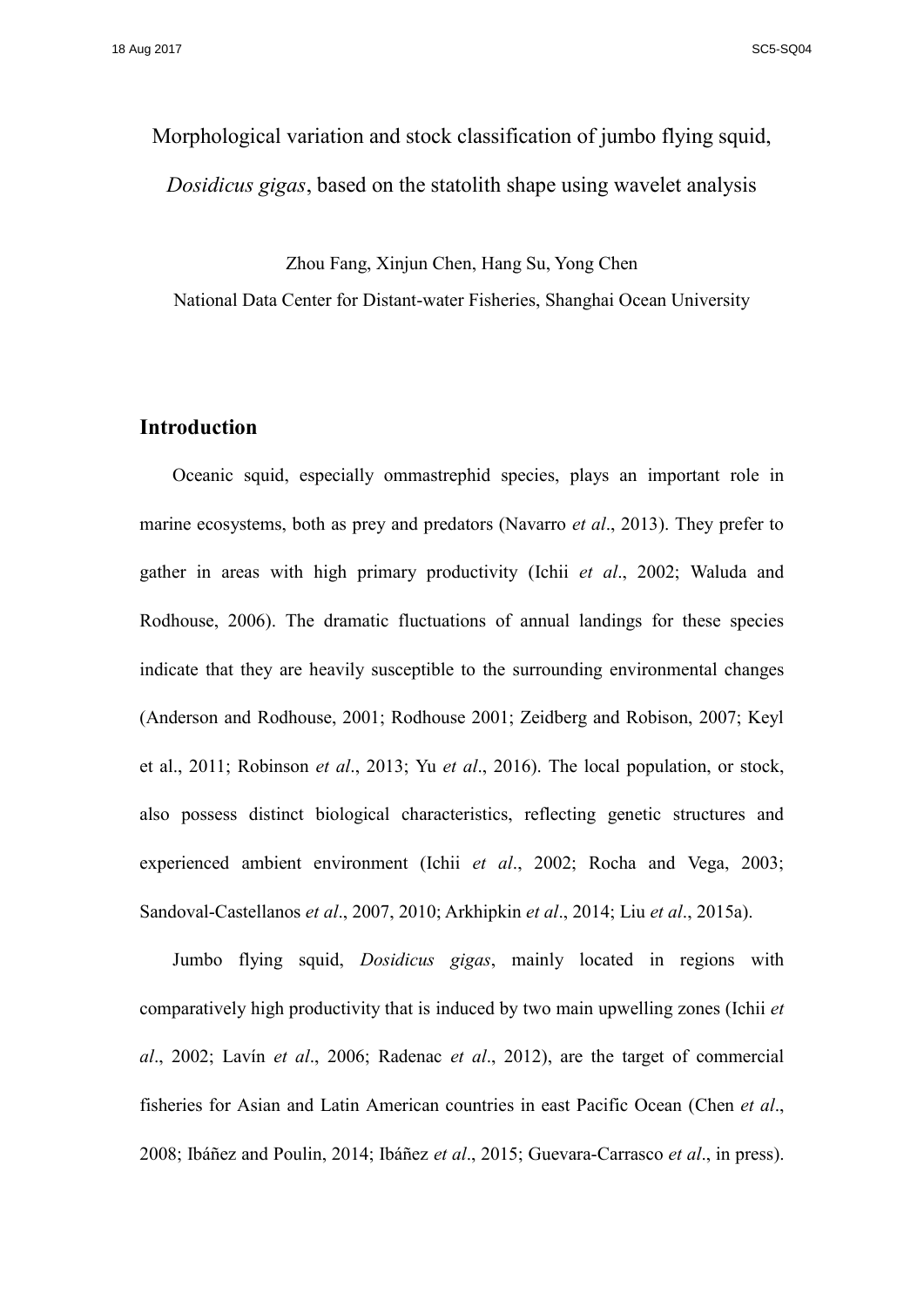This largest ommastrephid species is highly mobile and often migrate on a large scale (Keyl *et al*., 2008; Rodhouse, 2008). Historically, the general habitat for *D. gigas* ranged from 30°N to 25°S, with occasional occupation at 40°N in the eastern tropical Pacific (ETP) (Nigmatullin *et al*., 2001). However, this species has undergone an unusual change in distribution since the severe El Niño and La Niña event during 1997-1999 (Waluda *et al*., 2006; Arkhipkin *et al*., 2014), including an expansion of habitat stretched to Alaska in the north and Antarctic in the south (Keyl *et al*., 2008; Hoving *et al*., 2013; Stewart *et al*., 2014). The behavior of these extreme generalists seeking for suitable habitat strengthens the connectivity among different populations, potentially influencing the intrinsic population structure of *D. gigas* (Staaf *et al*., 2010; Morales-Bojórquez and Pacheco-Bedoya, 2016; Sanchez *et al*., 2016).

It is critically important to fully understand the population structure of commercial marine organisms for investigating the population dynamics and developing management strategies (Thorrold *et al*., 2001; Gillanders, 2002). The population structure of *D. gigas* is complicated and usually defined using mantle length size (Nigmatullin *et al*., 2001) where the small-sized group is thought to be restricted to equatorial waters; the medium-sized group has been found in the entire range of the species; and large-sized group only occurs in the northern and southern peripheries of its ranges. These size based sub-populations are regarded as distinct stocks (Nigmatullin *et al*., 2001). The seasonal schooling of *D. gigas* in different fishing grounds can be regarded as separated geographical stocks (Liu *et al*., 2015). However, some researchers have indicated that *D. gigas* should be regarded as two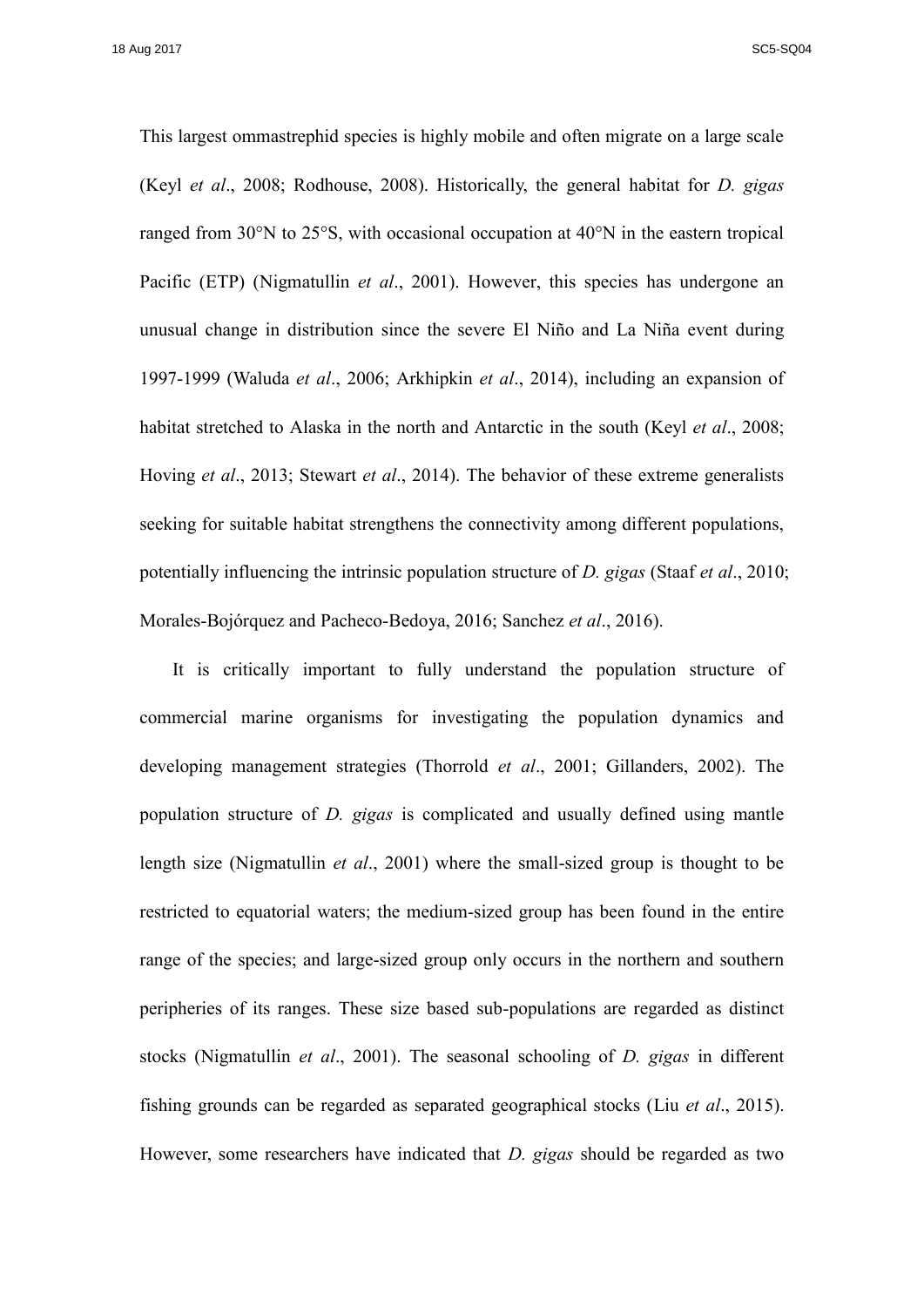separate stocks, "northern" and "southern", based on supposed migration patterns that only occur northern hemisphere or south hemisphere, respectively (Nesis, 1983; Wormuth, 1998; Clarke and Paliza, 2000; Staaf *et al*., 2010). This perspective is supported by recent RAPD-genetic and mitochondrial DNA analysis, which concluded that samples from the two hemispheres are genetically distinct (Sandoval-Castellanos *et al*., 2007, 2010). The results of elemental signatures in the statolith nucleus (embryonic stage) and postnucleus (paralarval stage) also showed significant differences among different geographic locations, representing the northern and southern stocks (Liu *et al*., 2015a).

Cephalopod statolith has been considered as an archival tissue that records valuable ecological information during the life history within a stable configuration (Lipiñski, 2001; Arkhipkin, 2005). Like fish otolith, cephalopod statolith has been widely used for age estimation via the daily deposited increments as observed under microscope (Lipiñski, 1981, 1986, 1993; Arkhipkin and Shcherbich, 2012). Statoliths embedded in the statocyst also have unique characteristics of shape (Clarke, 1978). Droplet-shaped statoliths are usually anomalous, compared to the oval-shaped otolith in most fish species (Clarke, 2003), although they have similar function to keep balance (Budelmann, 1975; Lecomtefiniger, 1999). Arkhipkin (2005) reported that the features of statoliths in different sections and modified the terminology based on previous studies (Clarke, 1978; Lipiñski, 1993). Genetic structure and environmental factors (e.g. temperature, salinity) during ontogenetic processes are the two main determinants that influence the statolith shape variation in species and ontogenetic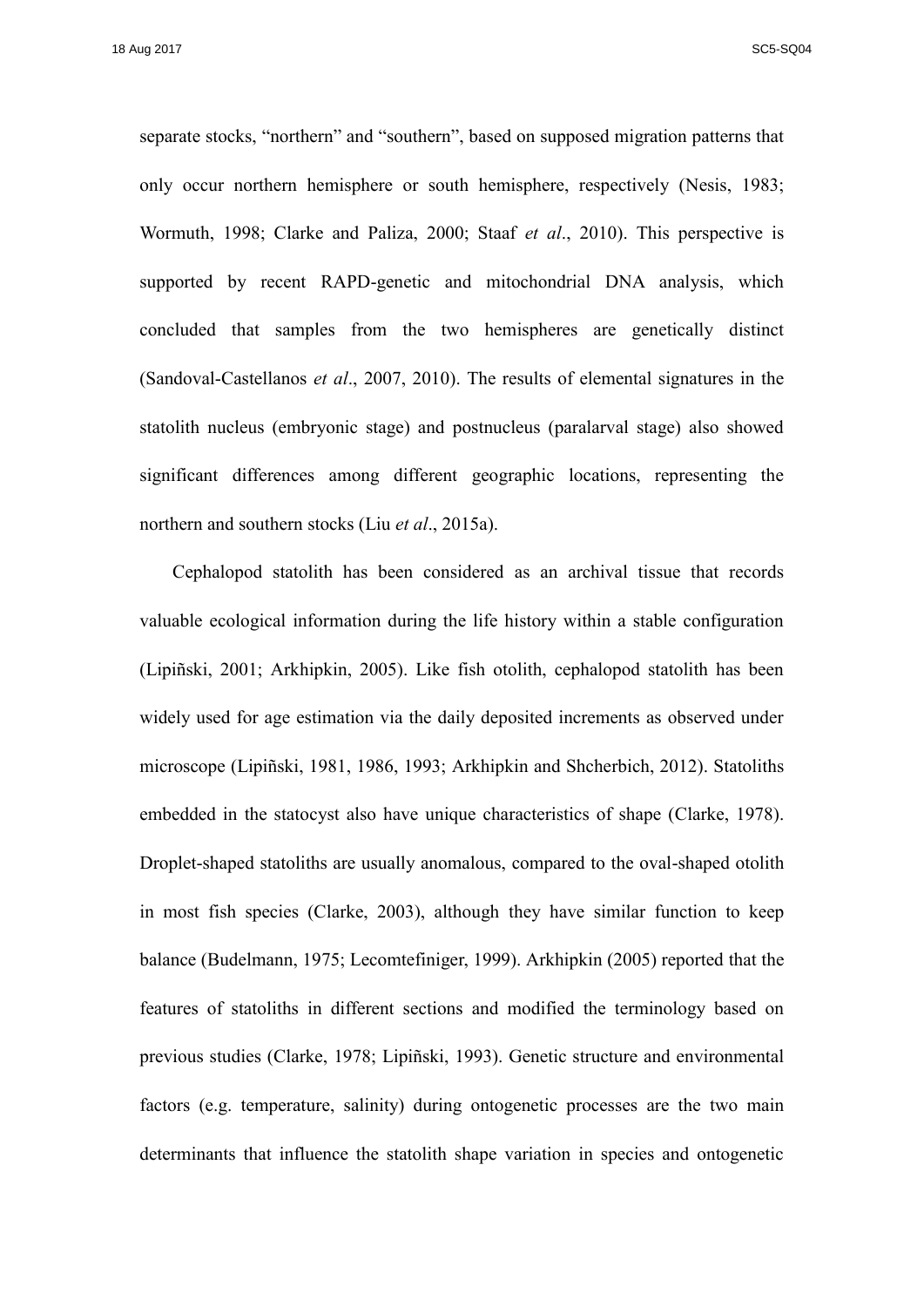levels (Thomas and Moltschaniwskyj, 1998; Lipiñski, 2001; Arkhipkin, 2005).

Several studies of statolith morphometrics have been proposed mostly based on measurements of linear distances (Clarke, 1978; Arkhipkin and Murzov, 1986; Flores and Garland, 2002; Barcellos and Gasalla, 2015). This method, however, has a degree of uncertainty and may increase the risk of potential bias of measurements (Francis and Mattlin, 1986; Bookstein, 1998; Adams *et al*., 2004). Geometric morphometrics (GM), which can effectively represent and reconstruct the shape of object, has been proposed and developed for more than two decades (Adams *et al*., 2013). This powerful method, including the landmark (Cadrin, 2013) and outline analyses (Rohlf and Marcus, 1993; Marcus *et al*., 1996), has been widely used in stock and population identification based on fish otoliths (Stransky *et al*., 2008; Farias *et al*., 2009; Crespo *et al*., 2012). There are limited reports for cephalopod statolith shapes, except for genera and species discrimination for some local species in Europe (Lombarte *et al*., 1997; 2006; Dommergues *et al*., 2000).

For outline analysis, Fourier transform (FT) analysis (including Elliptical Fourier Analysis, EFA and Fast Fourier Analysis, FFA) is more commonly used due to its well-known mathematic background that serves to characterize statolith shape with a series of harmonic expansions (Lombarte *et al*., 1997; Green *et al*., 2015). It also provides a representation of decomposing the curve in the form of sines and cosines, which are problematic to capture the localized sharp irregularities and different singularities (Libungan *et al*., 2015). This can therefore weaken the description of morphology for sharp margins (Graps, 1995; Parisi-Baradad *et al*., 2005). The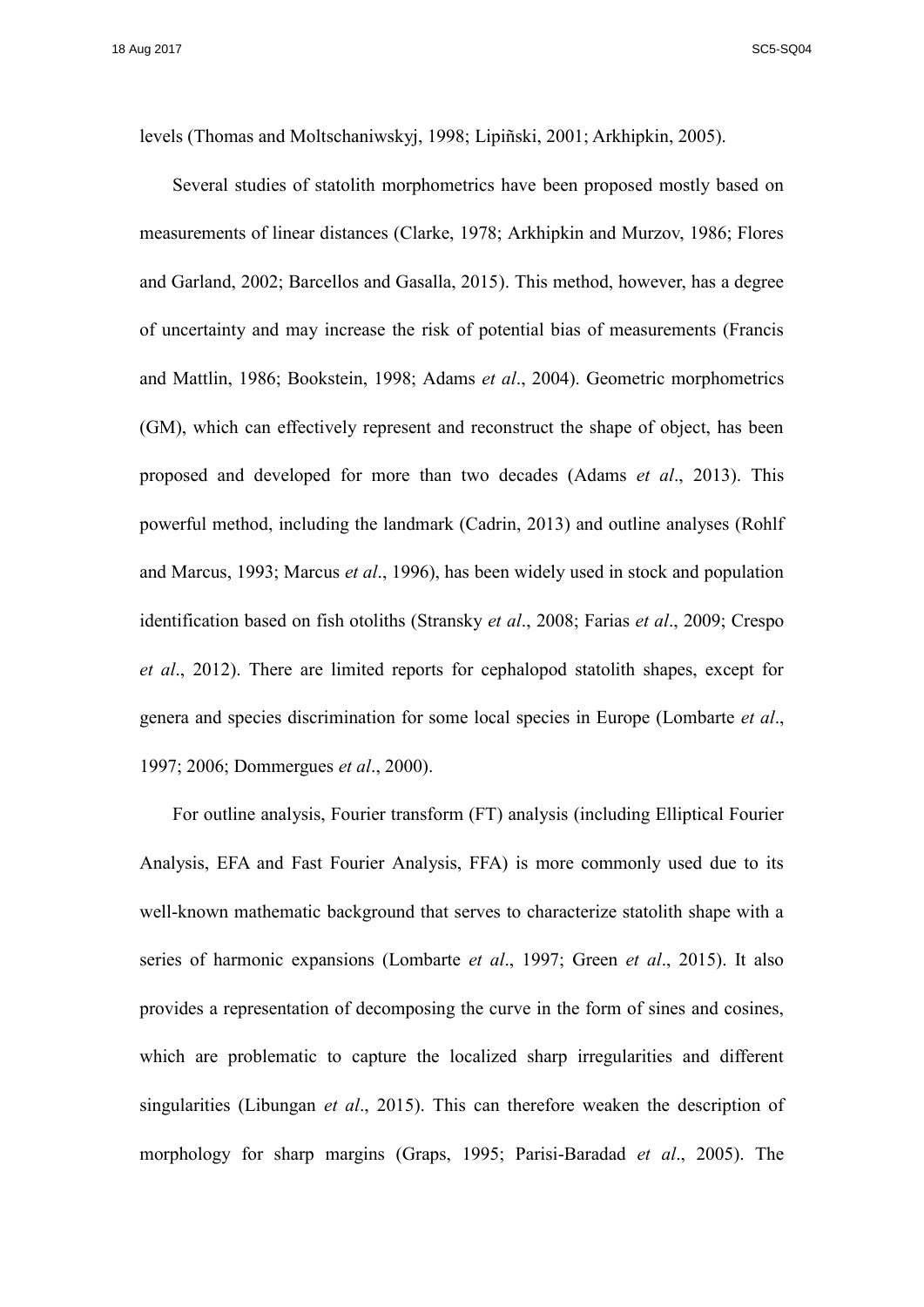Wavelet transform (WT), with the ability to measure sharp transitions and establish locations that effectively and adequately represent morphological characteristics, providing a more powerful alternative to solve the problems inherent with FT analysis (Parisi-Baradad *et al*., 2005). Previously, WT was found to be an effective tool for species discrimination and stock identification (Lombarte *et al*., 2006; Libungan *et al*., 2015, 2016).

In this study, the squid samples commercial caught in four main fishing grounds of *D. gigas* was collected, the effect of wavelet analysis is evaluated to identify different stocks of *D. gigas* using statolith shapes. A large number of wavelet variables were automatically extracted with statistical software and then described positional differences and inter-population variations were derived from the shape of statolith edge. Different partitioning approaches were also compared to improve classification rate and select an appropriate method for stock discrimination. This study aims to enhance the understanding of *D. gigas* statolith morphological features in different stocks and give us an alternative method for stock classification. The statolith shape description and follow-up discriminating method in this study are also applicable to the investigation of other cephalopod species.

# **Materials and methods**

# **Sampling**

A total of 350 *D.gigas* squid samples were randomly obtained on the deck from the Chinese commercial jigging vessel *F/V Zheyuanyu 807*, which operated off the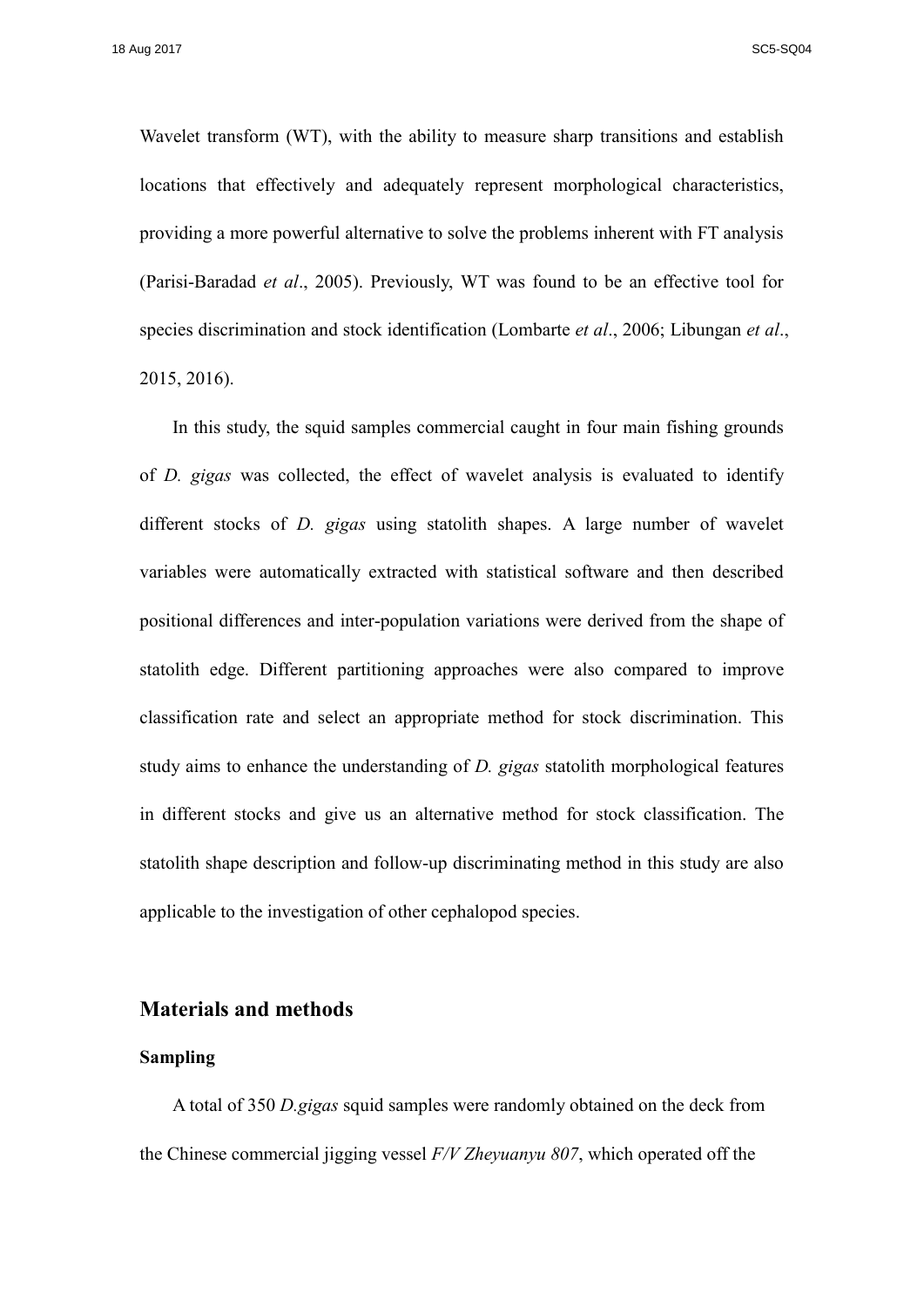Chilean Exclusive Economic Zone (75°-80°W and 20°-24°S) in 2008; the *F/V New Century 52*, which operated off the Peruvian Exclusive Economic Zone (82°-86°W and 10°-13°S) in 2009; the *F/V Puyuan 802*, which operated off the equatorial area (114°-119°W and 2°N-3°S) in 2013; and the *F/V Fenghui 16*, which operated off the Costa Rica Dome (90°-98°W and 6°-10°N) in 2009 (Table.1, Fig. 1). All samples were immediately frozen at -18℃ on deck.

| Table 1 Sample information of <i>D. gigas</i> in this study |  |
|-------------------------------------------------------------|--|
|-------------------------------------------------------------|--|

| Location   | Code      | Time           | Fishing     | Coordinates                   | N   | $ML$ (mm)          |  |
|------------|-----------|----------------|-------------|-------------------------------|-----|--------------------|--|
|            |           |                | vessel      |                               |     | [Mean (range)]     |  |
|            | <b>CH</b> |                | Zheyuanyu   | $75^{\circ} - 80^{\circ}$ W   | 103 |                    |  |
| Chile      |           | May-Jul. 2008  | 807         | $20^{\circ} - 24^{\circ}$ S   |     | 395.6(312.4-517.1) |  |
| Costa Rica | <b>CR</b> | Jun.-Aug. 2009 |             | $91^\circ - 97^\circ W$       |     |                    |  |
|            |           |                | Fenghui 16  | $7^{\circ}$ -10 $^{\circ}$ N  | 55  | 307.4(256.1-356.8) |  |
| Equator    |           |                |             | $115^{\circ} - 119^{\circ}$ W |     |                    |  |
|            | EQ        | Apr.-Jun.2013  | Puyuan 802  | $2^{\circ}N-1^{\circ}S$       | 103 | 296.0(226.7-397.5) |  |
| Peru       | PE        |                | New Century | $82^\circ - 85^\circ$ W       |     |                    |  |
|            |           | Aug.-Sep. 2009 | 52          | $10^{\circ}$ -13°S            | 102 | 342.4(220.7-494.5) |  |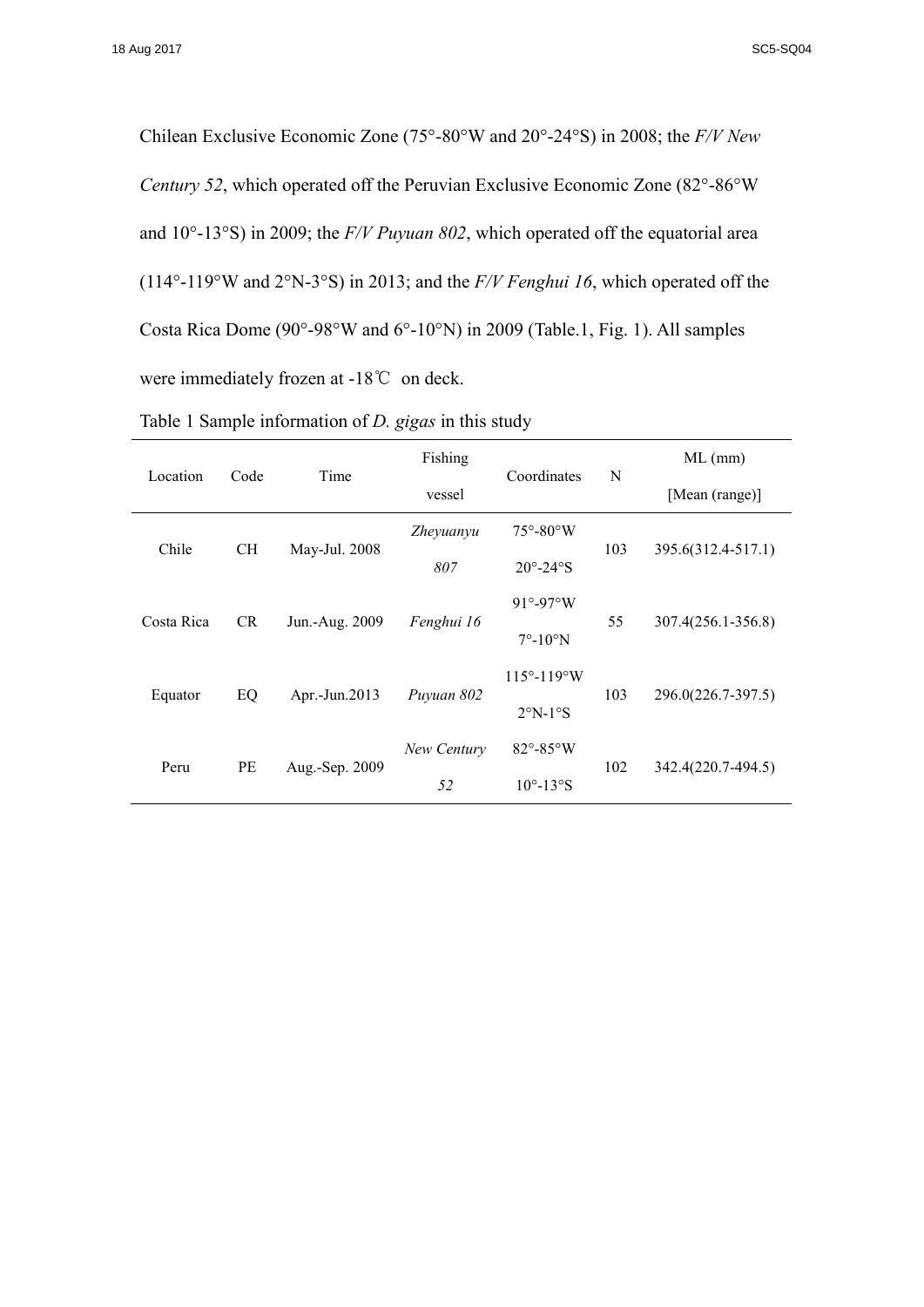

Fig 1 Sampling locations for *Dosidicus gigas* and related surface currents in eastern Pacific Ocean. NEC: North Equatorial Current; NECC: North Equatorial Countercurrent; SEC: South Equatorial Current; PC: Peru Current; CCR: Countercurrent Ridge; CCT: Countercurrent Trough; ER: Equatorial Ridge. Revised from Ichii et al (2002)

Dorsal mantle length (ML) was measured to the nearest 0.1 cm in the laboratory after samples were thawed. Sex maturity stage was evaluated by naked eyes following Lipinski and Underhill (1995). Maturing and matured squid (stage III to stage V) was selected for the future analysis to avoid the effect of allometric growth. Finally, 260 complete statoliths were extracted from the statocyst and preserved in a 0.5 ml centrifuge tube. As the left and right statoliths were tested with no significant difference in morphometrics (t-test, P>0.05), only the right statolith was used in the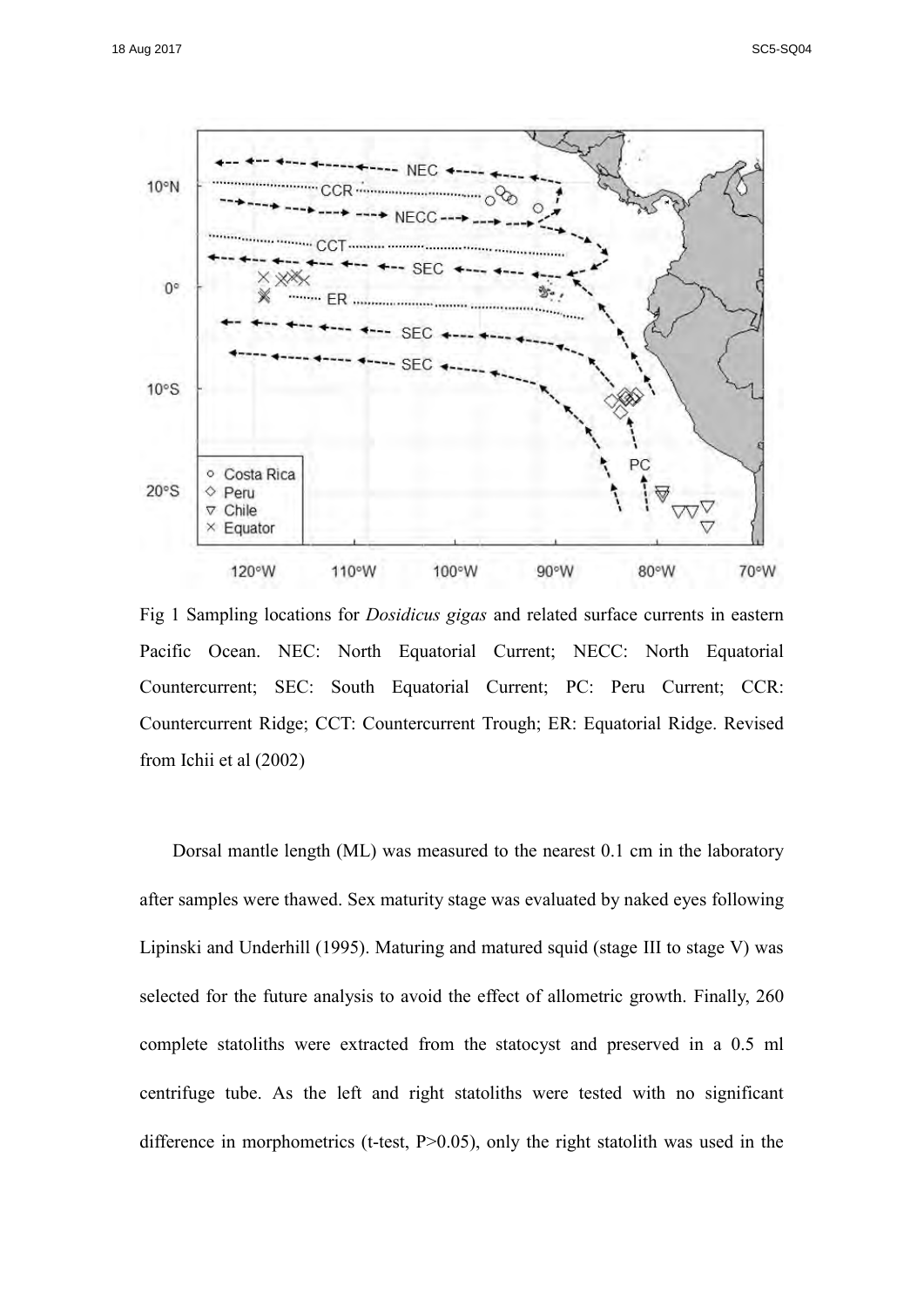latter process.

#### **Image capture and shape analysis**

Images of the 260 statoliths were taken with Charge-coupled Device (CCD) with stereomicroscope (Olympus Corp. Tokyo). The contour of statolith in every picture should be clear to ensure the margin of the statolith visibly. The wavelet coefficients were obtained using the wavethresh package (Nason, 2012) and scaled by adjusting for allometric relationships with ML as in Lleonart *et al.* (2000) to avoid the influence of squid size. The image analysis was conducted with R 3.1.3 (R Core Team, 2015) using the package shapeR (Libungan and Pálsson, 2015) to reconstruct the outline of statolith with wavelet analysis.

A series of size variables concerning the shape of the statolith were automatically calculated by shapeR (Libungan and Pálsson, 2015) based on the digitized images and MLs and used to calculate the shape indices according to Tuset *et al*. (2003) (Table 2). The relationship between ML and statolith length were assess the effect of body size on statolith shape using linear regression. And the stock differences of statolith growth were evaluated using ANCOVA. Statolith shape indices were analyzed using an ANOVA test to assess the stock variation of *D. gigas*. In order to detect the section variation in statolith shape, the wavelet coefficients were plotted against the angle according to its mean and standard deviation. The proportion of variation within stocks along the outline was concluded with intraclass correlation (ICC).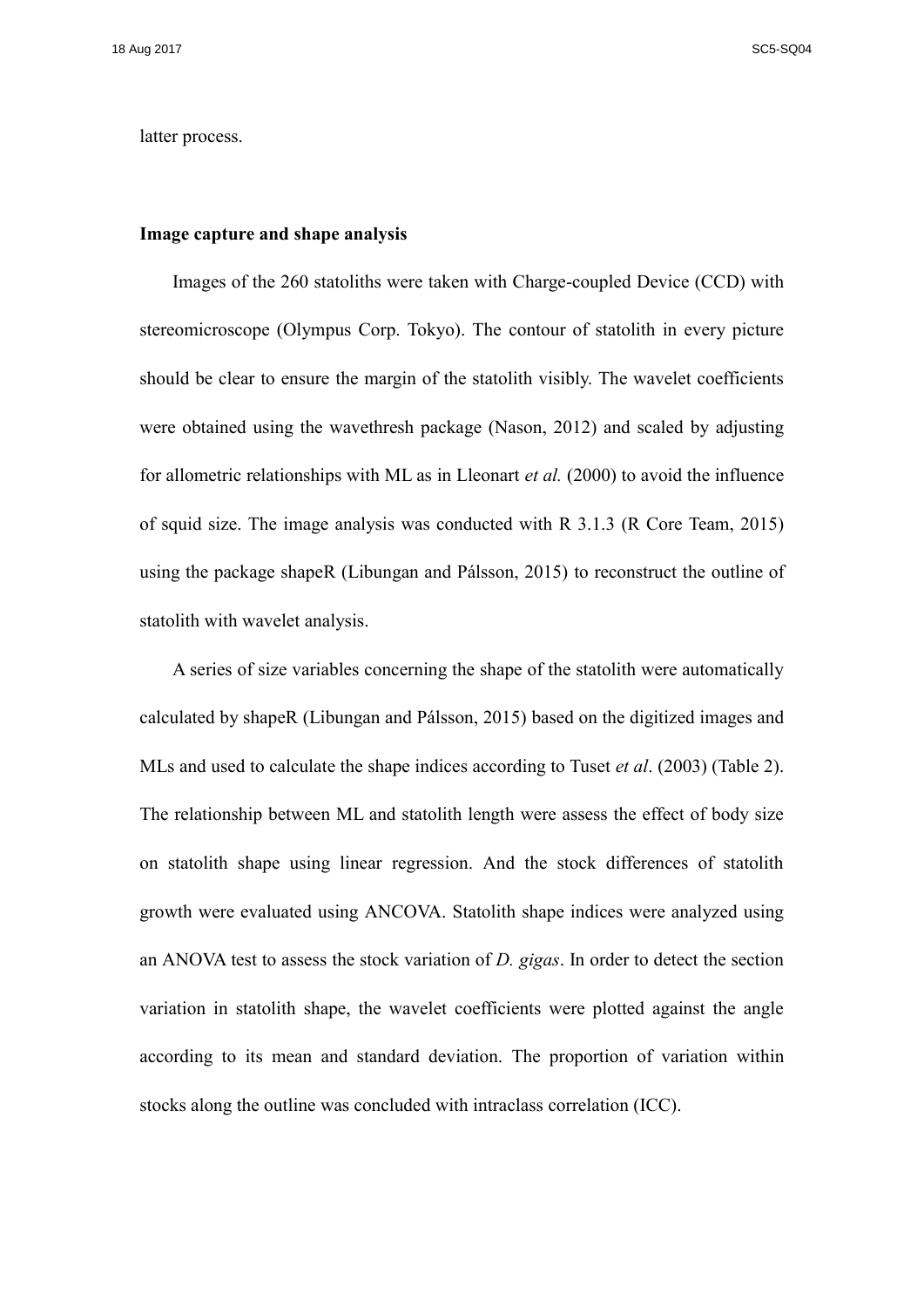| Size variables        | Shape indices                           |                                   |                  |                  |  |  |  |
|-----------------------|-----------------------------------------|-----------------------------------|------------------|------------------|--|--|--|
| Area $(A)$            | Formfactor = $(4\pi A)P^{-2}$           |                                   |                  |                  |  |  |  |
| Perimeter (P)         |                                         | Roundness = $(4A)(\pi SL^2)^{-1}$ |                  |                  |  |  |  |
| Statolith Length (SL) | Circularity = $P^2A^{-1}$               |                                   |                  |                  |  |  |  |
| Statolith Width (SW)  | Rectangularity = $A(SL \times SW)^{-1}$ |                                   |                  |                  |  |  |  |
|                       | Mean $\pm$ standard deviation           |                                   |                  |                  |  |  |  |
| Shape indices         | CH.                                     | <b>CR</b>                         | EQ               | <b>PE</b>        |  |  |  |
| Formfactor            | $3.83 \pm 0.24$                         | $2.94 \pm 0.14$                   | $3.19\pm0.18$    | $3.43 \pm 0.27$  |  |  |  |
| Roundness             | $11.05 \pm 2.07$                        | $5.27 \pm 0.96$                   | $6.21 \pm 1.38$  | $8.06 \pm 2.50$  |  |  |  |
| Circularity           | $19.67 \pm 0.94$                        | $21.37 \pm 1.00$                  | $20.24 \pm 0.98$ | $20.24 \pm 0.90$ |  |  |  |
| Rectangularity        | $0.65 \pm 0.05$                         | $0.56 \pm 0.03$                   | $0.58 \pm 0.04$  | $0.63 \pm 0.05$  |  |  |  |

Table 2 Statolith shape indices for different stocks of *D. gigas*

Note: CH = Chile; CR = Costa Rica; EQ = Equator; PE = Peru

Intra-species statolith shape variation was also analyzed by applying a canonical analysis of principal coordinates (CAP) (Anderson and Willis, 2003) with the "capscale" function in package vegan (Oksanen *et al*., 2013). Ordination of the population averages was also examined graphically with the shape descriptors (wavelet coefficients).

## **Statistical analyses with different classification methods**

There were 52 wavelet coefficients retained for latter data processing after the wavelet data standardization. Combined with the four shape indices, a total of 56 shape variables were selected for stock discriminant analysis. The assumption of normality and homogeneity of variance for each variable was examined using Kolmogorov–Smirnov (KS) and Levene's tests (Zar, 2007). The shape index "Roundness" and 14 wavelet coefficients were excluded due to their failure to pass these normality and homogeneity tests. In order to unify the data analysis, the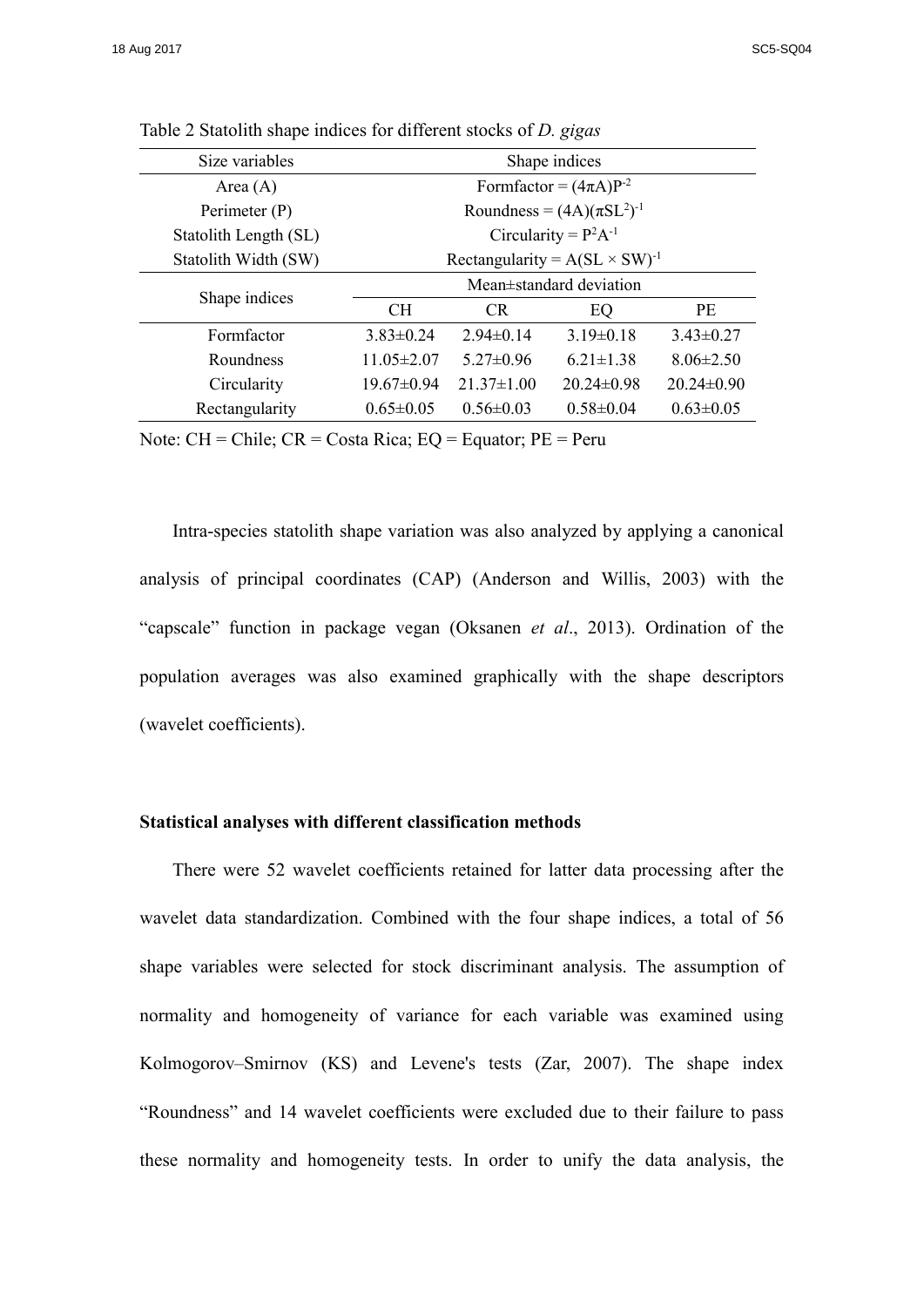remained 41 variables were prepared for future analysis.

Linear Discriminant Analysis (LDA), Classification Tree (CT), Naive Bayes (NB), Random Forest (RF) and Support Vector Machine (SVM) were employed to evaluate the classification effect. The first method is a traditional classification method commonly used for stock identification based on linear regression analysis (Martínez *et al*., 2002; Chen *et al*., 2012; Fang *et al*., 2014; Liu *et al*., 2015b). The latter four methods, which belong to supervised learning method, were used in varied fields due to their powerful classification ability (Lantz, 2013) for fish stock discrimination (Mercier *et al*., 2011).

The NB is a family of simple probabilistic classifiers based on applying Bayesian rules with strong independence assumptions between the features. This method requires a number of linear parameters in the number of predictors in a learning problem, and has also used in fish recruitment forecasting (Fernandes *et al*., 2014).

The response variable of decision trees (DTs), which have a branching structure that distinguishes values in a hierarchical form (Breiman *et al*., 1984), is either categorical (classification trees, CT) or numeric (regression trees, RT), and has also been used in the establishment of cephalopod maturity stages (Crespi-Abril *et al*., 2015).

The RF (Breiman, 2001) utilizes an ensemble of classification or regression trees to predict the dependent variable as a result of majority vote or average assignment across trees. The advantage of RF is that it allows correlated predictors without any data transformation or exclusion to estimate the importance of variables (Cutler *et al*.,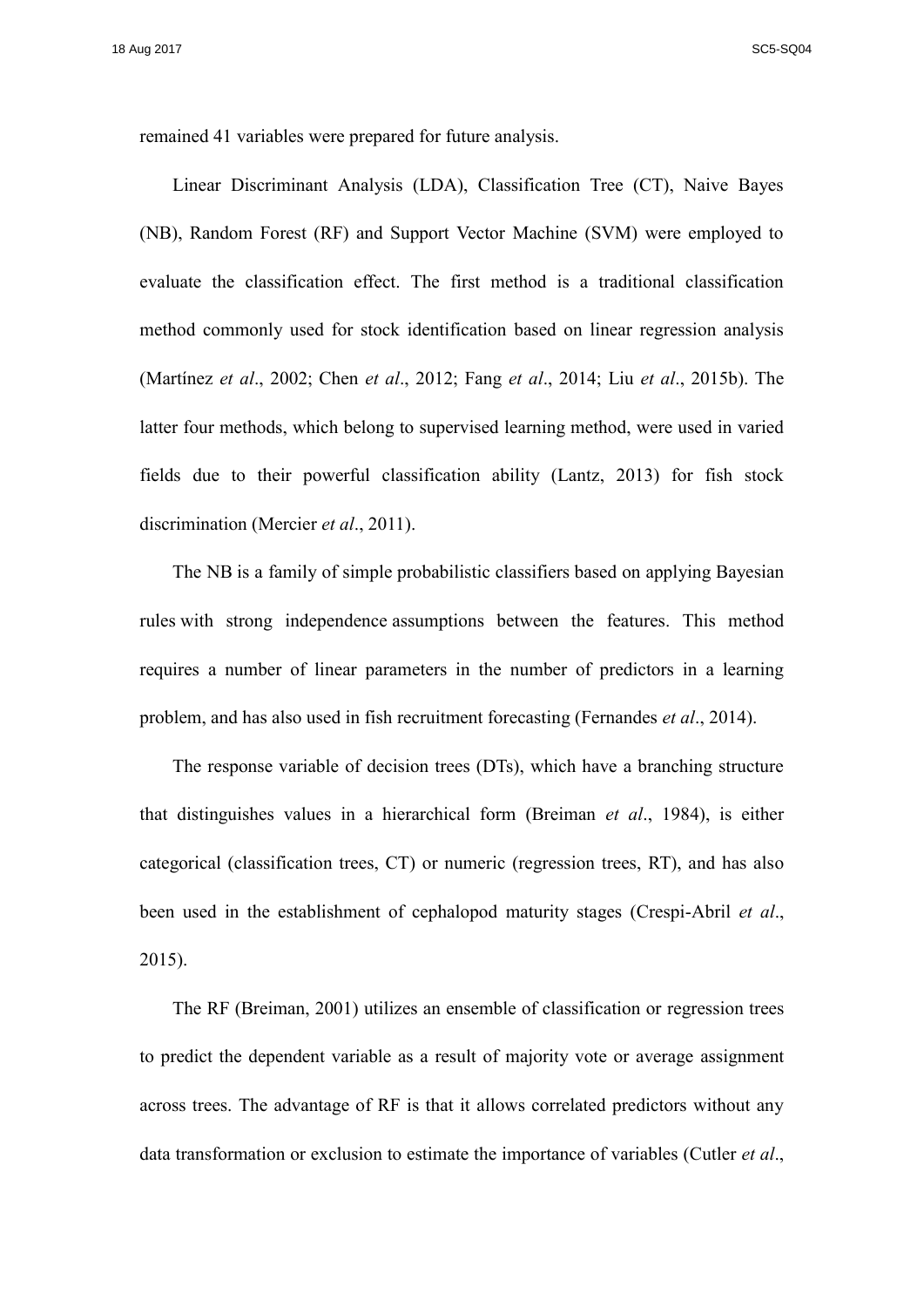2007).

The SVM, also referred to Maximum Margin Classifiers (MMC), is a method that minimizes empirical errors and maximizes geometric margins. It constructs an N-dimensional hyper-plane based on an algorithm that finds the maximum-margin hyper plane with the greatest division between classes (Hu *et al*., 2012). This method has been considered as one of the most influential data mining algorithms (Wu *et al*., 2008).

All the above analyses were carried out with R 3.1.3 (R Core Team, 2015) using the packages "MASS" for LDA, "C50" for CT, "e1071" for NB and SVM, "randomForest" for RF. The classification results from different methods were compared with the K-fold cross validation, which is a popular method to compare different models (Arlot and Celisse, 2010). The 10-fold cross-validation procedure has shown good performance in model selection (Kohavi, 1995) and was used to evaluate the performance of each model. Considering the sample size in this study, a stratified sampling was performed in the cross-validation (Zhao *et al*., 2014), where 70% of the total samples were chosen as training data and the remaining 30% as validation data to test the model performance. Some relevant measurements (e.g. sensitivity, specificity, Kappa) were listed to assess the effect among different methods (Kuhn, 2008).

# **Results**

#### *Statolith shape indices variation among stocks*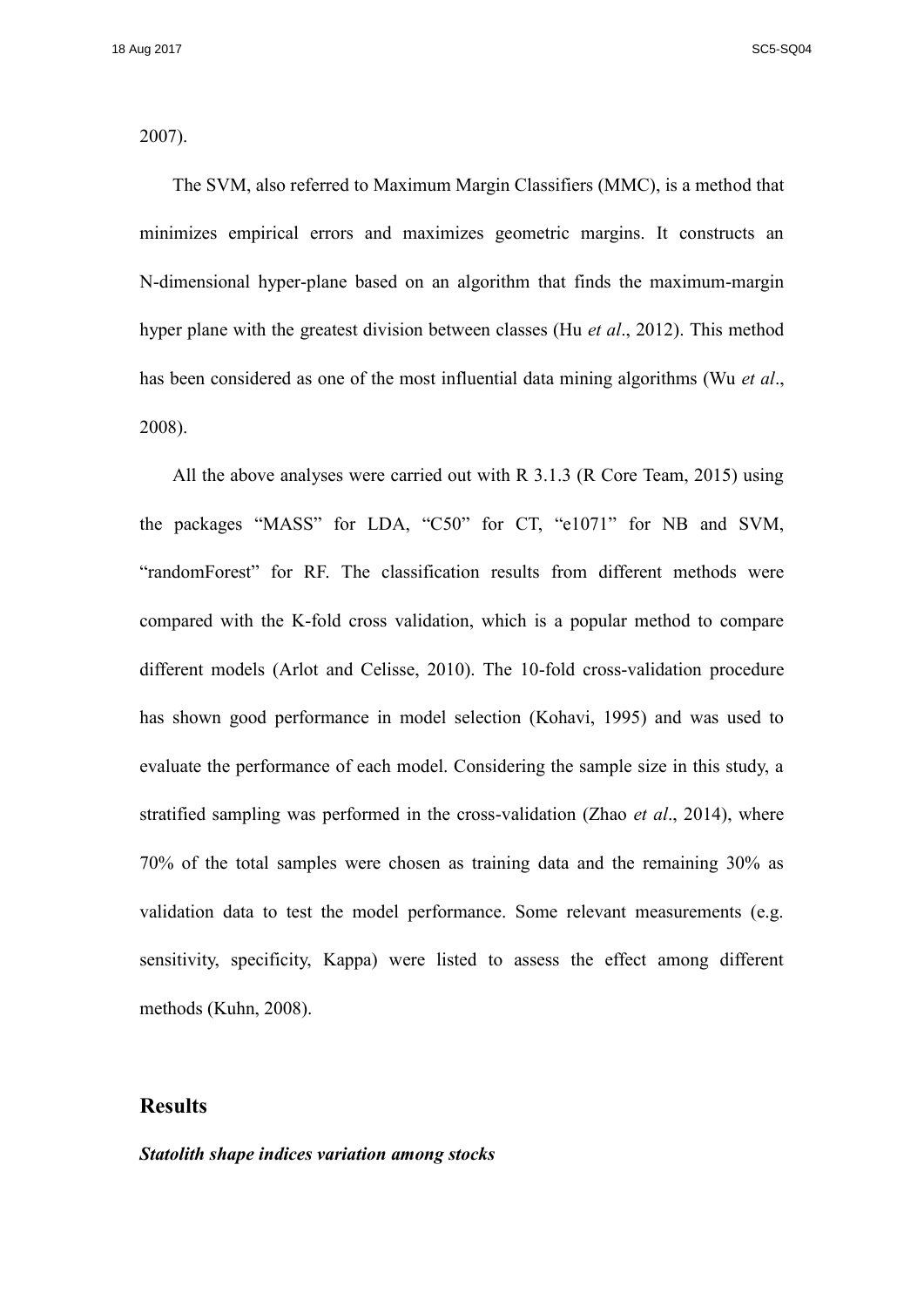Statolith length was not changed by the squid body growth in each stock (Table.3). Statolith shape also differed among four geographic stocks. The result showed that the Chilean (CH) stock had the highest value of the shape indices, except for circularity, among the four geographic stocks (Fig. 2). Chilean, Peruvian (PE) and equatorial (EQ) stocks had the similar circularity, except for Costa Rica (CR), which had the highest value (Fig. 2). The shape indices had significant difference between stocks (ANOVA, F=90.66, P<0.01). Pairwise analysis (Post-hoc, Tukey HSD) also showed significant differences between stocks (Fig.3, P<0.01). Individuals in PE and CH had the most similar shape indices, while CR and CH had the most different shape indices among stocks (Fig.3). The statolith in different stocks also presented distinguish growth pattern with their body size (ANCOVA,  $F=54.171$ ,  $P<0.01$ ).

| Table 3 Regression analysis of mantle length and statolith length of <i>D. gigas</i> |  |  |  |
|--------------------------------------------------------------------------------------|--|--|--|
|                                                                                      |  |  |  |

| Location   | Code      |            | df  | <b>SS</b> | <b>MS</b> | F       | $\mathbb{R}^2$ | Probability |
|------------|-----------|------------|-----|-----------|-----------|---------|----------------|-------------|
| Chile      |           | Regression | 1   | 0.1497    | 0.1497    |         | 0.172          | < 0.01      |
|            | <b>CH</b> | Residual   | 102 | 0.7209    | 0.0071    | 20.9732 |                |             |
| Costa Rica | CR.       | Regression | 1   | 0.0591    | 0.0591    |         | 0.150          | < 0.01      |
|            |           | Residual   | 53  | 0.3337    | 0.0063    | 9.4013  |                |             |
| Equator    | EQ        | Regression | 1   | 0.1940    | 0.1940    |         | 0.241          | < 0.01      |
|            |           | Residual   | 102 | 0.6089    | 0.0060    | 32.1856 |                |             |
| Peru       | PE        | Regression | 1   | 0.3643    | 0.3643    |         | 0.323          | < 0.01      |
|            |           | Residual   | 100 | 0.7620    | 0.0076    | 47.8026 |                |             |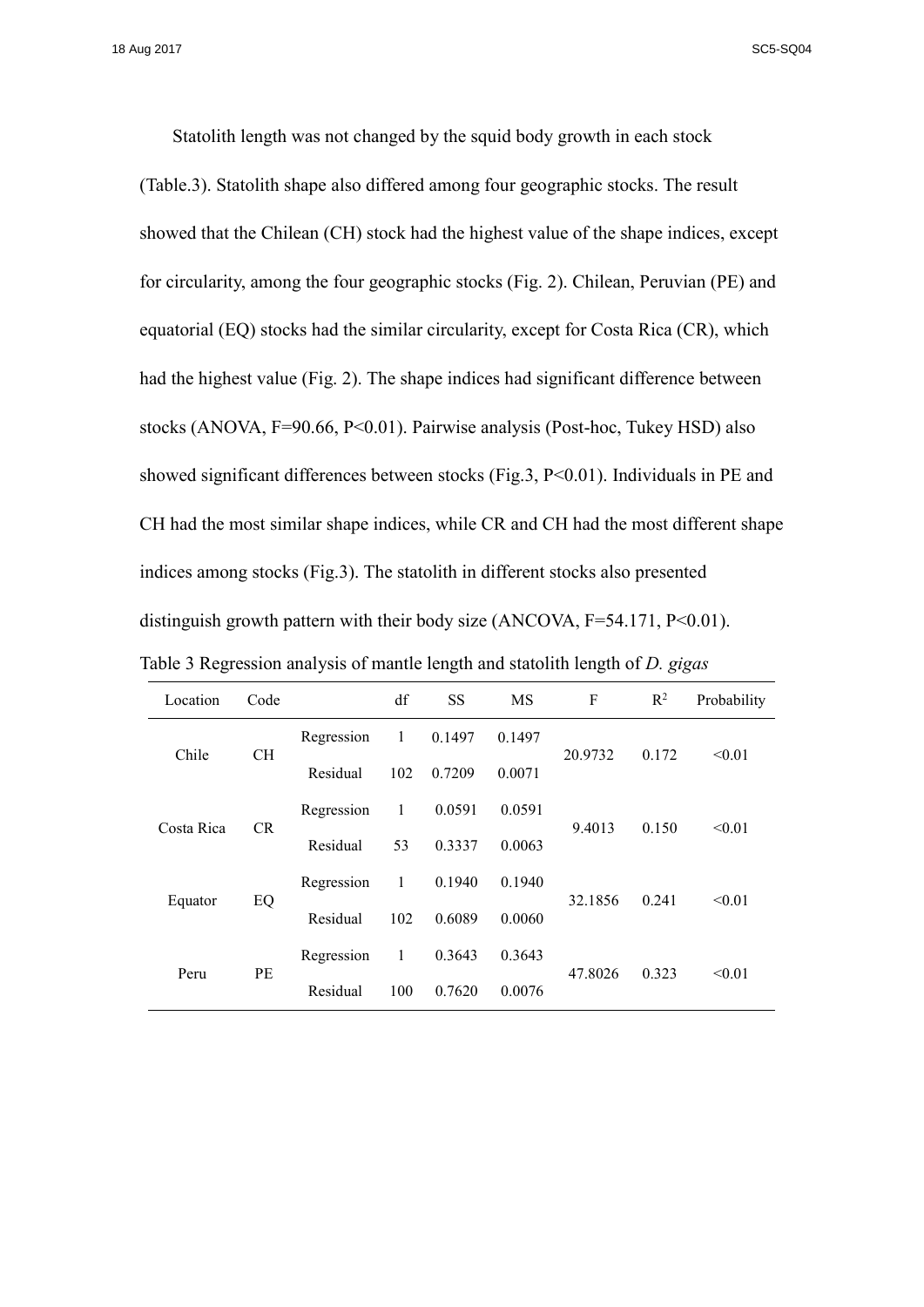

Fig 2 Shape indices of statoliths for the four stocks of *Dosidicus gigas*. CH: Chile; CR: Costa Rica; EQ: equatorial; PE: Peru.



## 95% family-wise confidence level

Fig 3 Pair-wise comparisons of shape indices among the four geographic stocks of *Dosidicus gigas*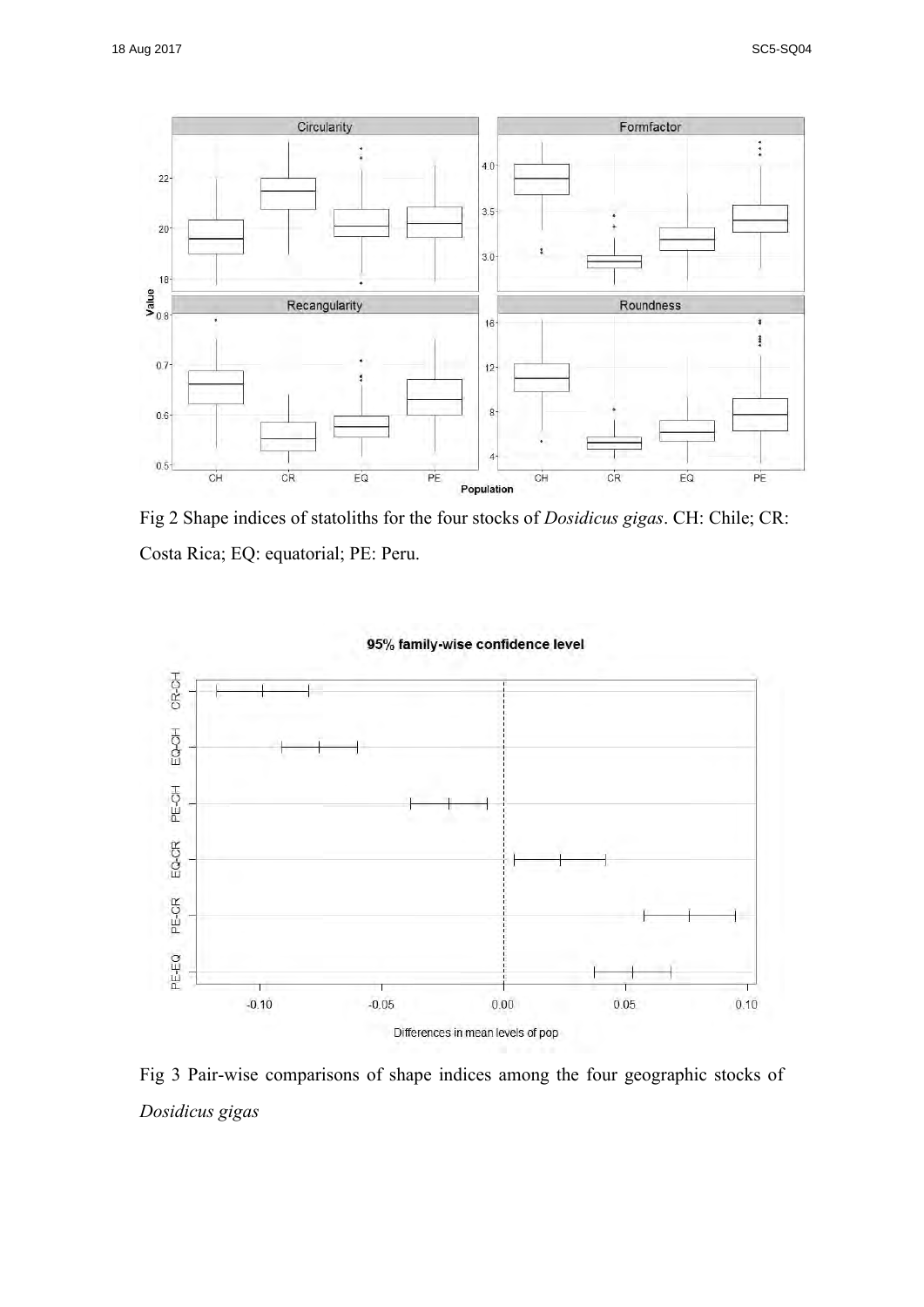## *Shape variation of different geographic stocks*

The reconstructed mean statolith shapes were shown in Fig. 4 and differed among four stocks. The most obvious modification sections of statolith shape were located in rostrum (0 to 30 $^{\circ}$ ), rostral angle (30 to 60 $^{\circ}$ ) and wing (300 to 360 $^{\circ}$ ) (Figs. 4 and 5). The rostrum section of CR was the most outward from the centroid, CH was moved inward toward the centroid, PE and CR were between the above two stocks. On the contrary, CR presented a sharp rostrum with an innermost rostral angle, CH presented a blunt rostrum with an outermost rostral angle (Fig. 4). For the wing, CH had a plump wing than any other stocks, PE and EQ were similar and more outward than CR (Fig. 4). Dorsal section (150 to 210°) showed little variation among stocks, which was confirmed by examining the proportion of variation within groups summarized with the ICC, although the mean and standard deviation of wavelet coefficients were relatively higher than other sections (Fig. 5).



Fig 4 Mean shape of statoliths for the four stocks of *Dosidicus gigas*. CH: Chile; CR: Costa Rica; EQ: equatorial; PE: Peru. The four numbers (0, 90, 180 and 270) represent angle in degrees (°) along the outline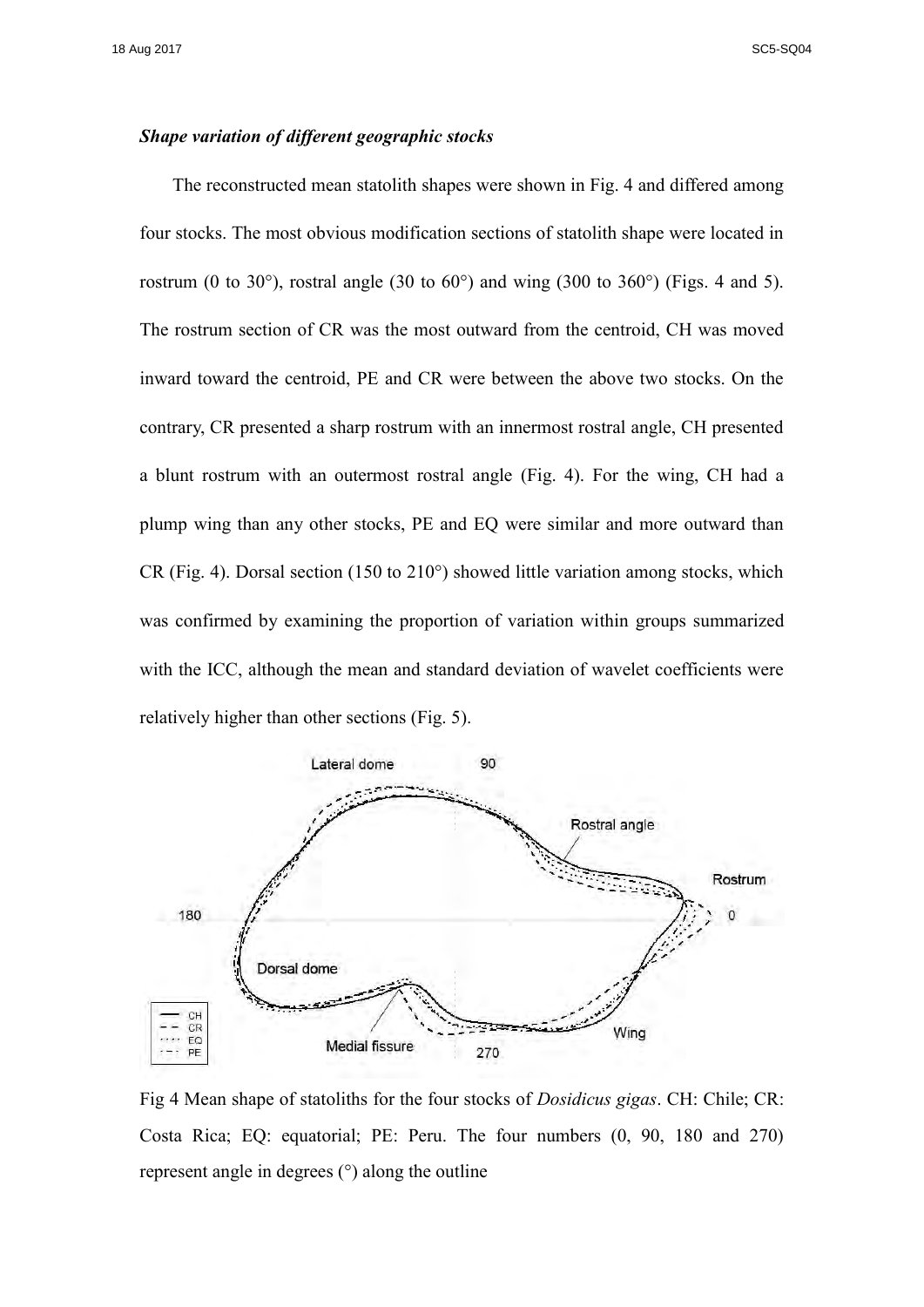

Fig 5 Mean and standard deviation (SD) of the wavelet coefficients (dot with error bar) for all combined statoliths and the proportion of variance within stocks, or the intraclass correlation (ICC, black solid line)

A total of 52 wavelet coefficients were selected to analyze the stock variation by canonical analysis of principal coordinates (CAP). The canonical scores revealed large differences between stocks (Fig. 6). The first two canonical axes explained a large proportion (96.0%) of the variation between stocks (CAP 1: 87.1%; CAP 2: 8.9%). The first scores (CAP 1) showed that southern hemisphere stocks (CH and PE) had negative values while northern hemisphere stock (CR) had positive values (Fig. 6). CAP 2 also showed difference between neritic stocks (CH, PE and CR) with negative values and oceanic stocks (EQ) with positive value (Fig. 6).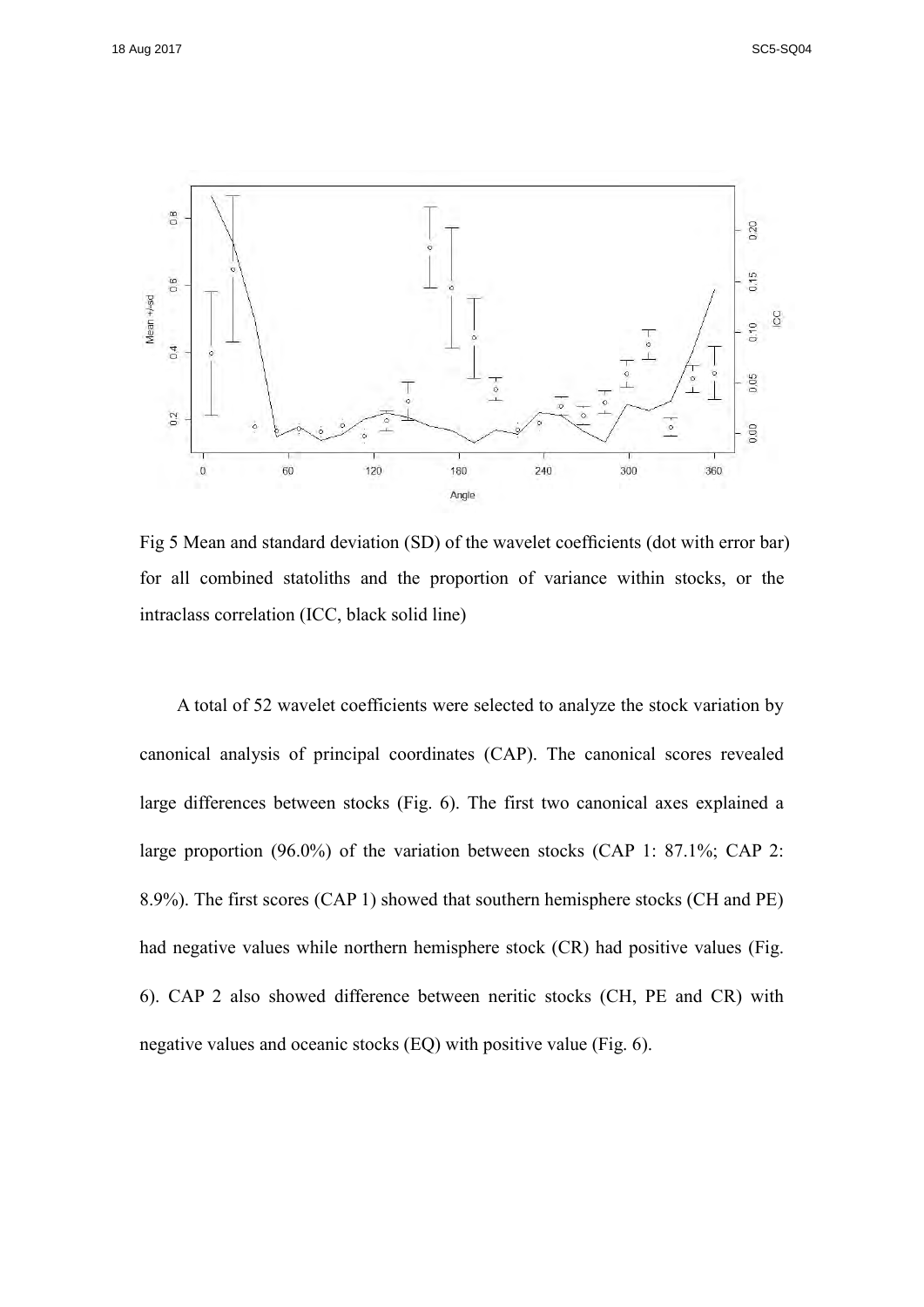

Fig 6 Canonical scores on discriminating axes 1 and 2 for each squid geographic stock.

#### *Discrimination rate comparison among difference methods*

Among these four stocks, PE had a relatively higher misclassification rate than the other two stocks (Table 4). The classification rate in CH changed little among these five methods (Table 4). CR had a higher classification rate using CT and RF. EQ had the highest rate using SVM (Table 4).

Comparing traditional method (LDA) with machine learning methods (NB, DT, SVM and RF), the discrimination rates of machine learning methods were higher (Table 4). All the results showed that these methods could effectively partition different stocks of *D. gigas* with high classification rates (more than 60%, Table 4). For the result of classification in every stock, the performance of RF was better than SVM due to the precisely partitioning CR stock (92.86%) rather than the result in SVM (73.68%, Table 4).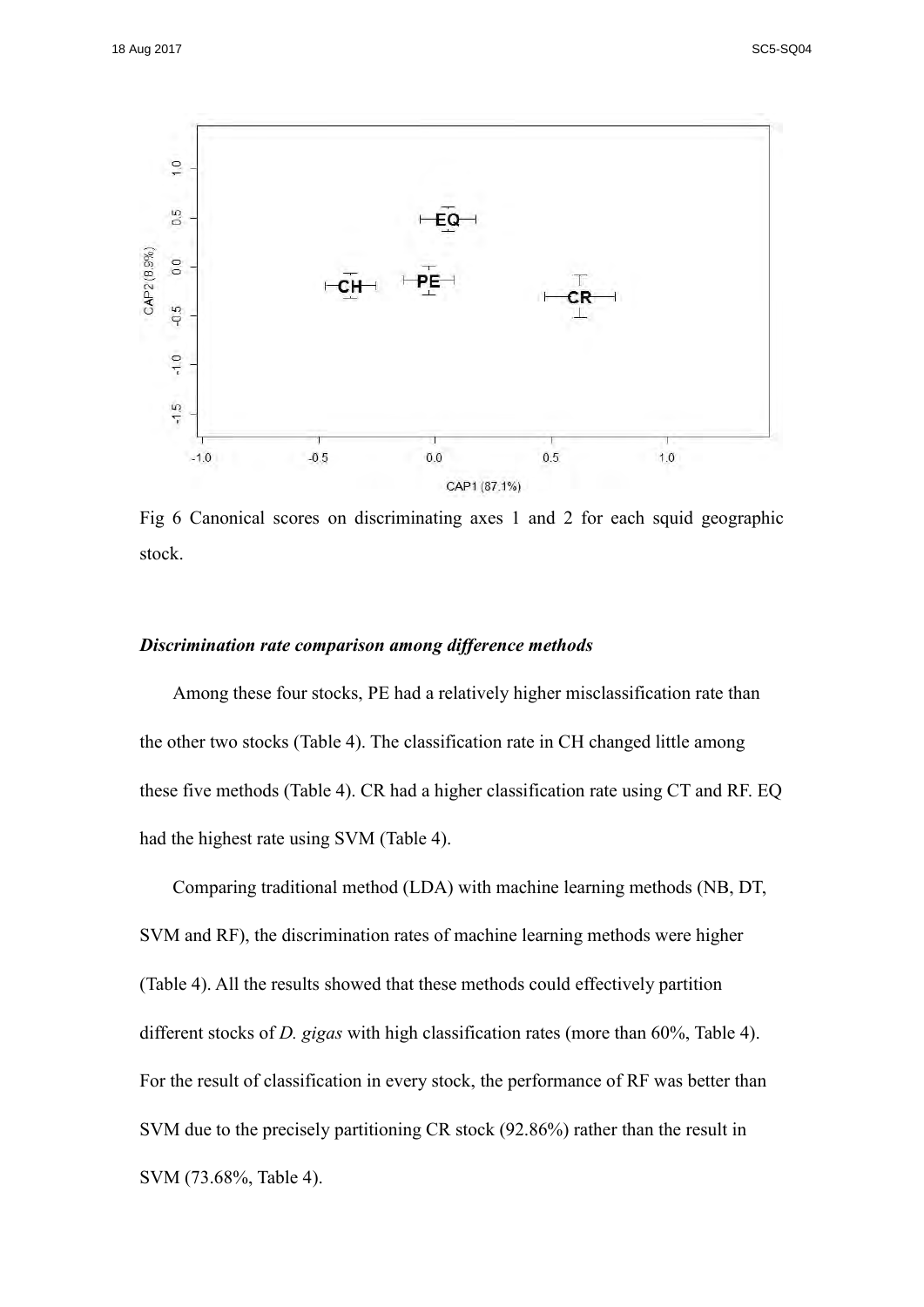|            |           | Predict $(\% )$ |       |       | Total | Sensitivity | Specificity |        |       |
|------------|-----------|-----------------|-------|-------|-------|-------------|-------------|--------|-------|
| Method     | Original  | CH              | CR    | EQ    | PE    | $(\%)$      | $(\%)$      | $(\%)$ | Kappa |
|            | <b>CH</b> | 68.93           | 1.94  | 2.91  | 26.21 |             | 54.7        | 85.6   |       |
| <b>LDA</b> | CR        | 0.00            | 63.64 | 23.64 | 12.73 | 64.46       | 58.3        | 93.4   | 0.396 |
|            | EQ        | 4.85            | 9.71  | 78.64 | 6.80  |             | 63.9        | 88.9   |       |
|            | PE        | 27.45           | 7.84  | 18.63 | 46.08 |             | 36.2        | 73.4   |       |
|            | CH        | 67.57           | 0.00  | 8.11  | 24.32 |             | 76.7        | 81.6   |       |
| NB         | CR        | 0.00            | 58.33 | 37.50 | 4.17  | 65.09       | 68.7        | 90.0   | 0.440 |
|            | EQ        | 5.88            | 0.00  | 76.47 | 17.65 |             | 53.3        | 84.2   |       |
|            | PE        | 14.29           | 7.14  | 17.86 | 60.71 |             | 40.0        | 88.2   |       |
|            | <b>CH</b> | 69.70           | 0.00  | 3.03  | 27.27 | 68.87       | 66.7        | 86.8   | 0.333 |
| <b>CT</b>  | CR        | 0.00            | 92.86 | 7.14  | 0.00  |             | 56.2        | 93.3   |       |
|            | EQ        | 3.33            | 10.00 | 70.00 | 16.67 |             | 56.7        | 75.0   |       |
|            | PE        | 20.69           | 0.00  | 24.14 | 55.17 |             | 26.7        | 77.6   |       |
|            | <b>CH</b> | 74.07           | 0.00  | 3.70  | 22.22 | 70.75       | 80.0        | 89.5   |       |
| <b>SVM</b> | CR        | 0.00            | 73.68 | 21.05 | 5.26  |             | 62.5        | 94.4   | 0.487 |
|            | EQ        | 4.17            | 4.17  | 83.33 | 8.33  |             | 56.7        | 78.9   |       |
|            | PE        | 25.00           | 2.78  | 13.89 | 58.33 |             | 50.0        | 85.5   |       |
| <b>RF</b>  | <b>CH</b> | 71.88           | 0.00  | 3.12  | 25.00 |             | 80.0        | 89.5   | 0.472 |
|            | CR        | 0.00            | 92.86 | 7.14  | 0.00  | 70.74       | 62.5        | 96.7   |       |
|            | EQ        | 6.90            | 6.90  | 72.41 | 13.79 |             | 63.3        | 76.3   |       |
|            | PE        | 16.13           | 3.23  | 22.58 | 58.06 |             | 40.0        | 84.2   |       |

Table 4 Discriminant analysis results and accuracy measures of different methods considered in this study

Note: LDA = Linear Discriminant Analysis;  $NB =$  Naive Bayes;  $CT =$  Classification Tree; SVM = Support Vector Machine; RF = Random Forest

# **Discussion**

Since the statolith was discovered and studied in the 1960s (Clarke, 1962), its morphology has attracted numerous researchers' interests and is considered as an appropriate material to explore cephalopod biology and evolution (Clarke, 2003). The statolith analyses of linear measurements based on the terminology of previous studies revealed that some statolith morphometrics (e.g. statolith length, SL) had a strong relationship with ML (Arkhipkin and Murzov, 1986; Flores and Garland 2002;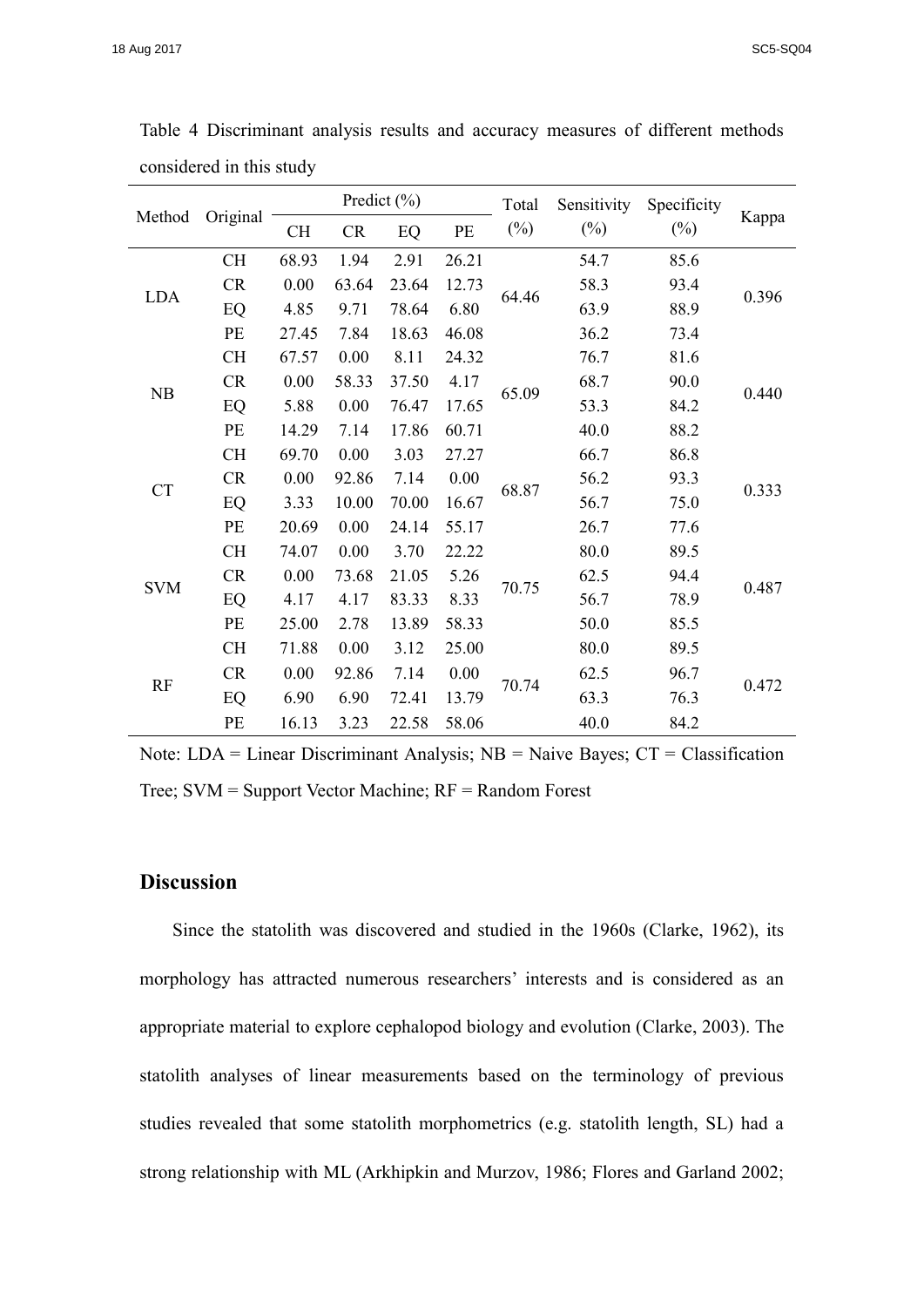Barcellos and Gasalla, 2015) and that some applications were also utilized to identify the stock variation (Fang *et al*., 2012; 2014; Vyver *et al*., 2016). However, it is a problematic method to describe the whole statolith shape with linear measurements. In this study, the otolith-derived shape indices (Tuset *et al*., 2003) and wavelet coefficients quantitatively described the irregular-shaped statolith via images and computer software, producing credible results, which were statistically in accordance with the statolith shape reconstruction (Fig. 4). These shape indices are supplemental variables for describing statolith morphometrics which help distinguish different stocks, as the significant variation presented in the result of this study was able to demonstrate.

Statoliths and statocysts were described as receptors that control and regulate squid position and movement in the water (Budelmann, 1977). Different feeding and swimming behaviors are the main reason for morphological variations in statoliths (Arkhipkin and Bizikov, 2000). The rostrum and wing of statoliths have the most significant difference between the reconstruction image and statistical result (Figs 3 and 4). These two sections (rostrum and wing) are the main parts that regulate accelerations during linear movement for pelagic squids (Arkhipkin and Bizikov, 2000). It has been reported that the statolith is only attached with macula statica princeps (MSP, located in the anterior chamber of statocysts) in the region of the wing (Budelmann, 1990). The main role of rostrum is inducing the endolymph flows across the crista transversalis anterior (CTA) in the inner posterior corner of statocyts and serves mainly to support the lower part of the wing (Budelmann, 1990; Arkhipkin and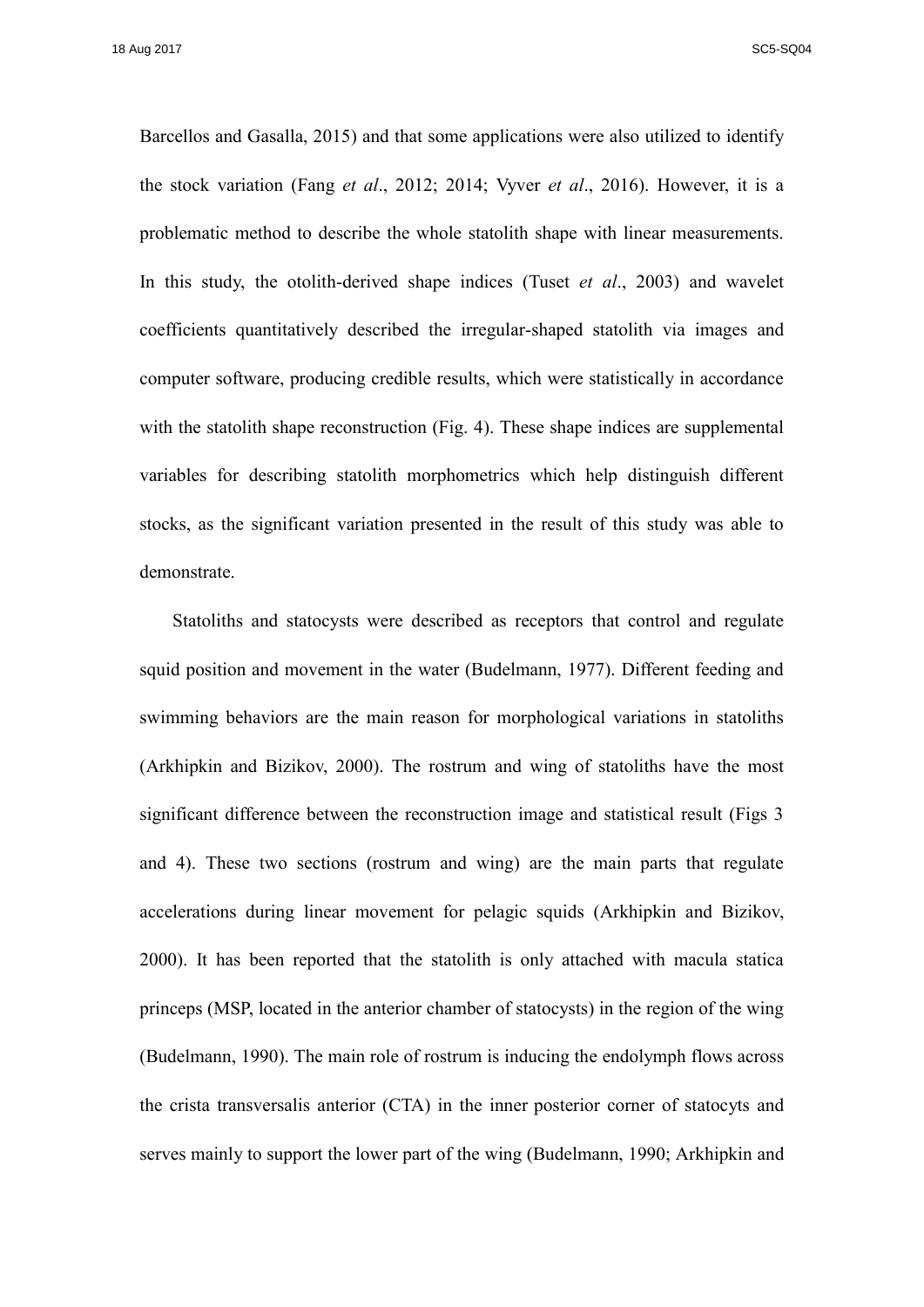Bizikov, 2000). As the above structures described, the gravity of center of statolith lies outside the wing. When the squid move or change direction, the statolith body deviates by a small acute angle to maintain a certain endolymph stream flows from under the statolith body along the anterior statocyst wall outwards (Arkhipkin and Bizikov, 2000). The size of wing and the volume of endolymph stream are closely related to the size of statolith and statocyst, which indicate the intensity of movement, including swimming speed. The CR squid have a narrower and longer rostrum and wing than those of CH (Fig. 4). Considering the explanation of the statolith morphological difference between demersal and pelagic decapods (Arkhipkin and Bizikov, 2000), an appropriate hypothesis of stock statolith variation in this study is that the northern stock (CR) has a greater sensitivity to the low angular accelerations compared with those of other geographic stocks in this study.

The movement of squid is highly related to its ambient oceanographic environment and the mobility of its prey and predators. *D. gigas* are mainly distributed in a high productivity region in the eastern tropical Pacific Ocean (Ichii *et al*., 2002). The mechanism of squid aggregation in each geographic area depends on the local oceanographic characteristics. The Peruvian and Chilean waters are dominated by Peru Current (PC) in the Humboldt Current System (HCS), characterized by a low surface temperature and higher primary production levels (Pennington *et al*., 2006). The North Equatorial Countercurrent (NECC) veers to the north in a counter-clockwise direction to merge with the North Equatorial Current (NEC) in the area of the countercurrent ridge (Costa Rica Dome) concentrating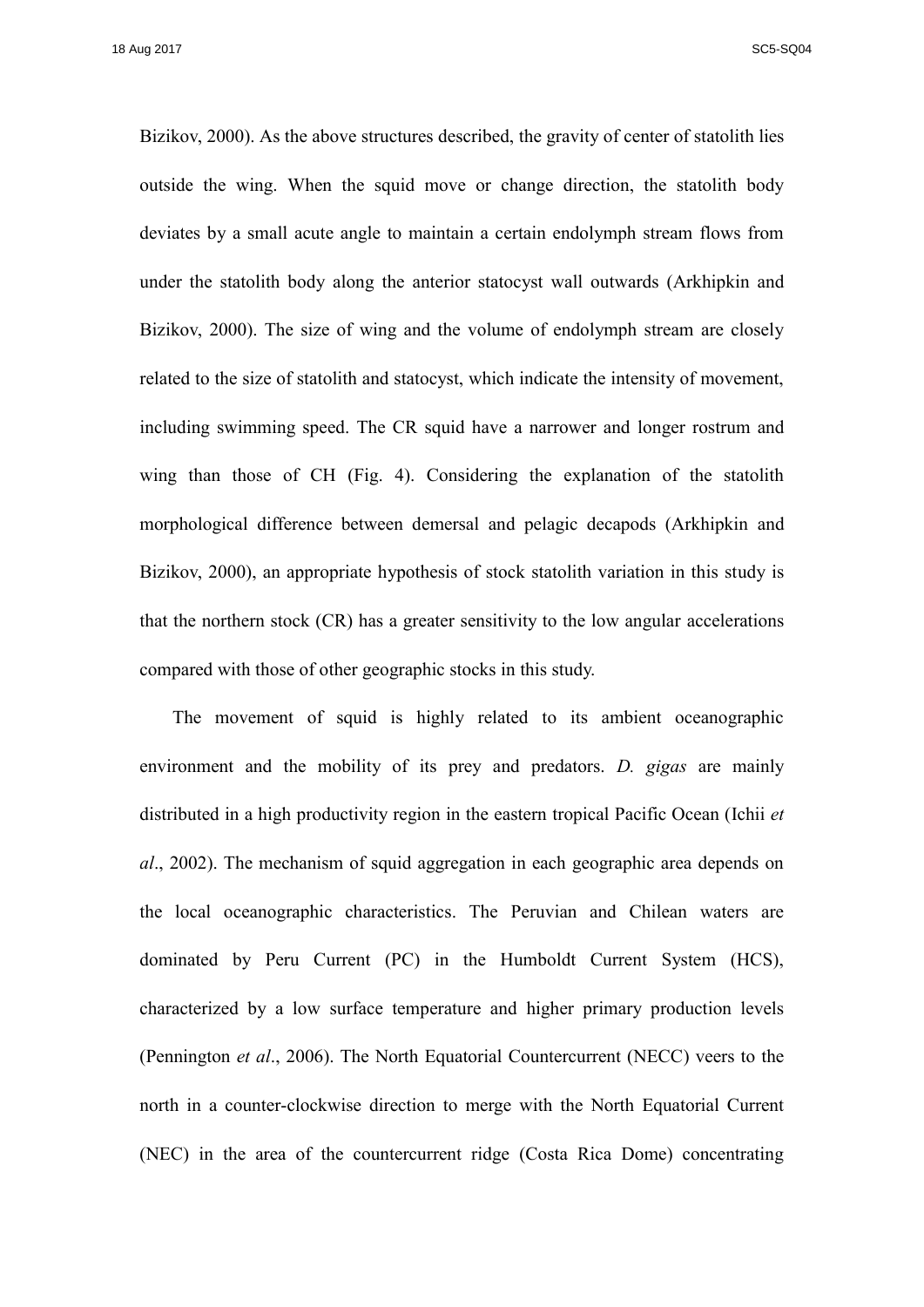surface nutrients to attract the aggregation of squid (Wyrtki, 1966; Lavín *et al*., 2006). A divergence of westward component of South Equatorial Current (SEC), from 3°N to 3°S and across the eastern tropical Pacific, is called "Equatorial cold tongue" and also known for macronutrients in euphotic zone (Chavez and Barber, 1987; Pennington *et al*., 2006). These features are the important factors that attract squid in the equatorial area in eastern tropical Pacific (Sanchez *et al*., 2016). Characterized by a higher surface temperature and a more complicated, weaker current system in the Costa Rica Dome, the squids living in this area tend to move more to prey and swim in such a wind-driven eddy area (Kessler, 2006) in comparison to their counterparts in south hemispheres of eastern Pacific with low temperature and strong current (Kessler *et al*., 2006). Thus, the statolith shapes of CH and PE individuals become "rounded", the result of living in relatively cold temperatures and stronger currents, while the northern stock (CR) statolith shape (Fig. 3) is "sharp". *D. gigas* prey on zooplankton over all life stages (Liu, 2012). Some studies reported that the zooplankton feature in Costa Rica Dome, including the species and biomass, was distinctively different from other area in the ETP (Fernández-Álamo and Färber-Lorda, 2006). Food composition and availability also lead to the variability of squid prey behavior, which indirectly influences the statolith shape diversity (Nigmatullin *et al*., 2001; Ulloa *et al*., 2012).

Stock identification is a critically important priority for stock assessment, as biased results can lead to mismanagement (Ying *et al*., 2011). Some materials and methods have been proposed and used for stock discrimination with successful results (Chen *et al*., 2012; Fang *et al*., 2012, 2014; Liu *et al*., 2015b). The results of this study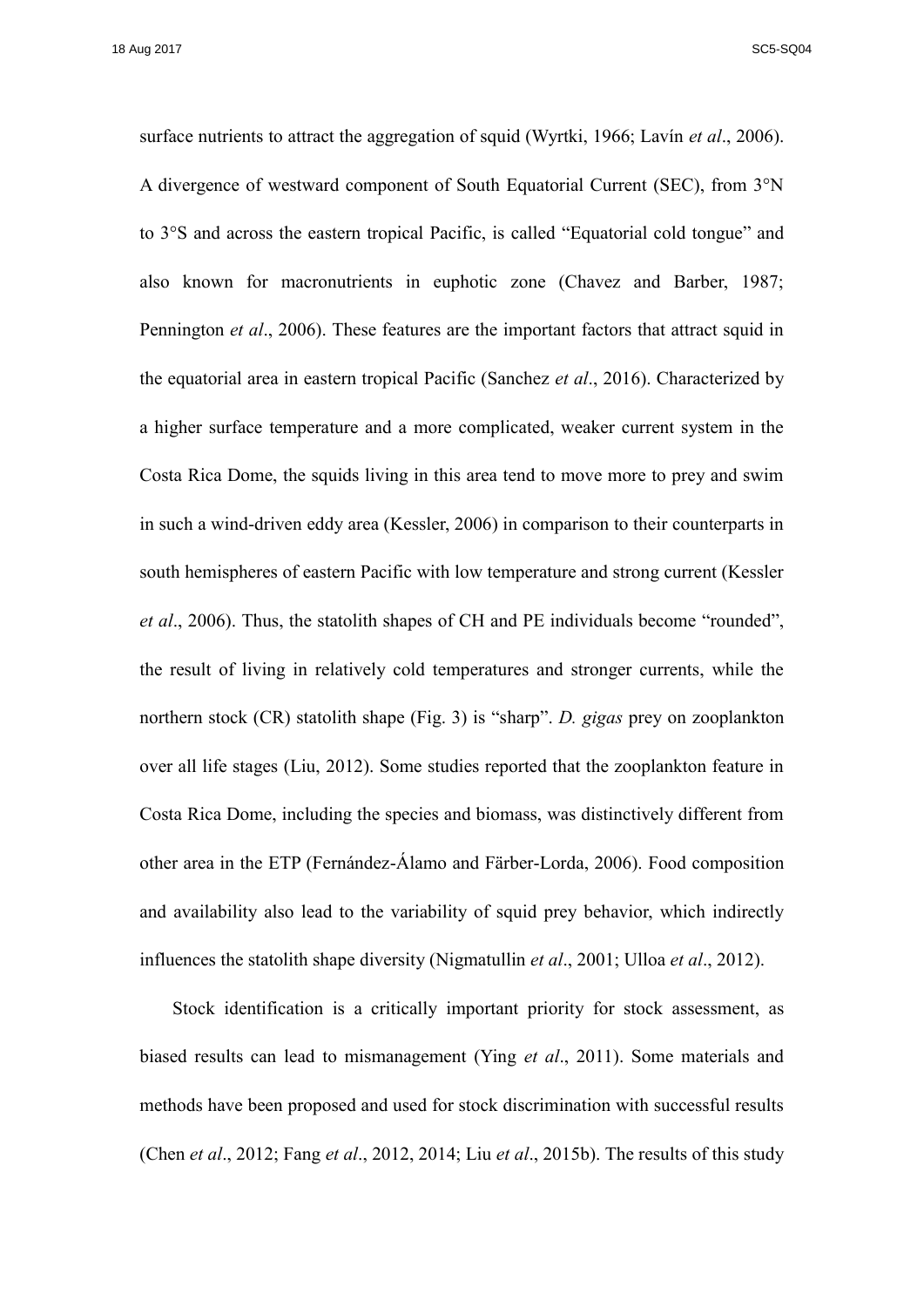have also successfully classified the different stocks from north and south hemispheres, supporting the results of previous studies (Sandoval-Castellanos *et al*., 2007, 2010; Staaf *et al*., 2010; Liu *et al*., 2015b). Conventional statistical methods should rigorously keep the normality and homogeneity for all the data (Zuur *et al*., 2010). This rule limited the data availability in some extents. The machine learning approaches, which create of algorithm from data and build models for decisions, can process all kinds of data with related statistical analysis, regardless of the data format (Lantz, 2013). Supervised learning methods have been widely used in fisheries science because of the merits of automatically building a model to make prediction from data without any human assistance, (Dub *et al*., 2013; Fernandes *et al*., 2014; Crespi-Abril *et al*., 2015) and these methods have also been tested as an effective way to solve classification issues (Vyver *et al*., 2016). This is also verified within this study, with a higher classification rate than traditional methods (Table 4). Comprehensively considering the sensitivity, specificity and Kappa values, SVM and RF were good models for the *D. gigas* statolith shape classification in this study (Table 4). The SVM and RF techniques produced a better result than other methods, which has been observed in other studies (Li *et al*., 2015). RF tended to be more successful than SVM in our study because of the diminution associated the averaging results in SVM (Table 4).

The stock classification of *D. gigas* was evaluated based on the statolith shape in this study. The statolith shape of CH stock had the largest size and CR stock had the smallest size within the shape indices and all the shape indices had significant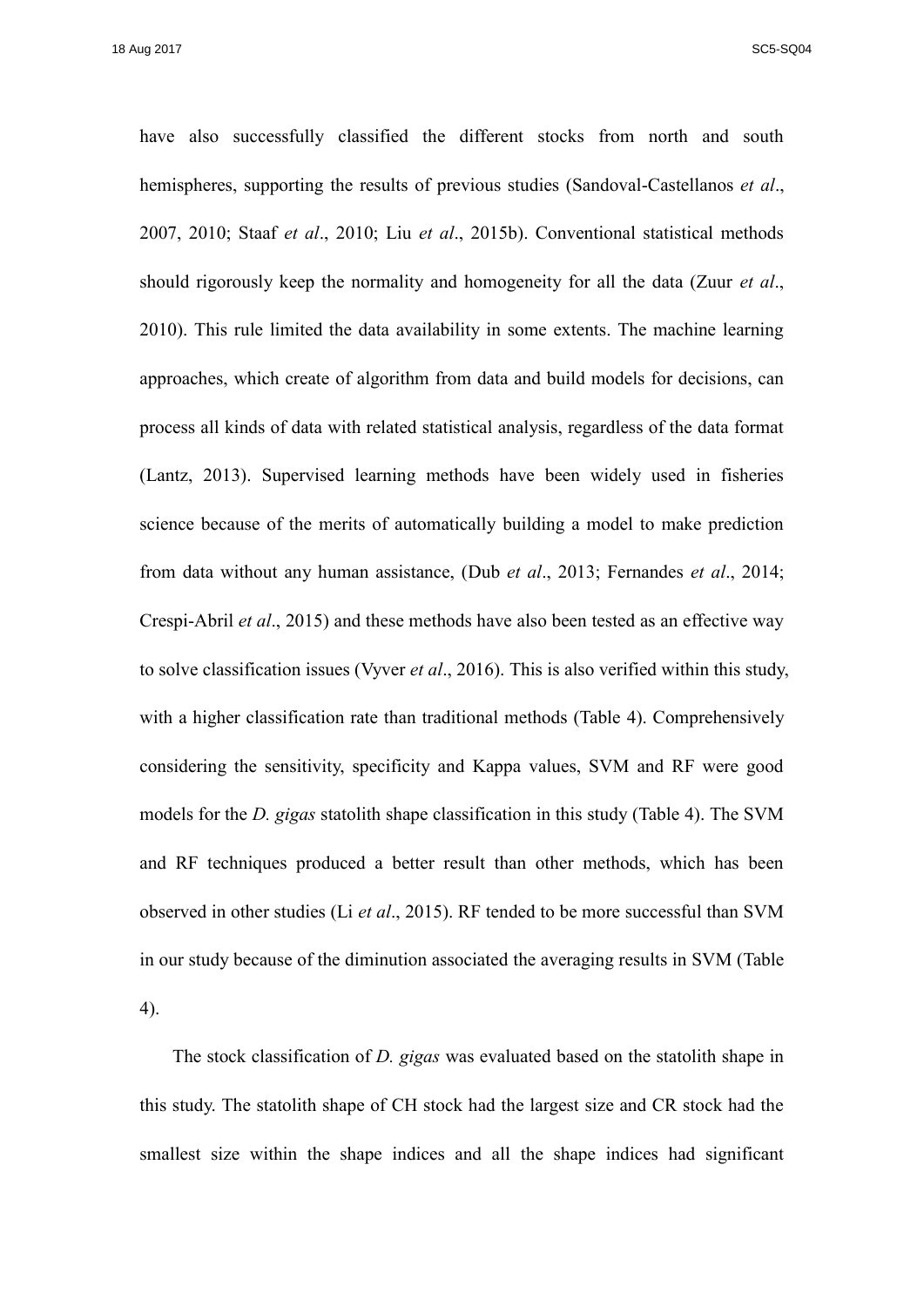differences among stocks. Statolith shapes from different geographic stocks were reconstructed by wavelet coefficients derived from the statolith images via computer software, and stock classification was performed. The results showed that reconstructed statolith shapes could realistically reflect the stock morphological difference, which was mainly observed in the rostrum and wing sections of statoliths. Machine learning methods were also used for stock classification in this study and produced a superior classification to traditional methods. This study supports the conclusions of previous studies that two separate stocks of *D. gigas* exist in the ETP. Physical oceanography and feeding behaviour are the two main causes of statolith shape variation among stocks. This study further reinforces the idea that analysis of statolith shape, using techniques such as RF and SVM, is a useful tool for stock recognition.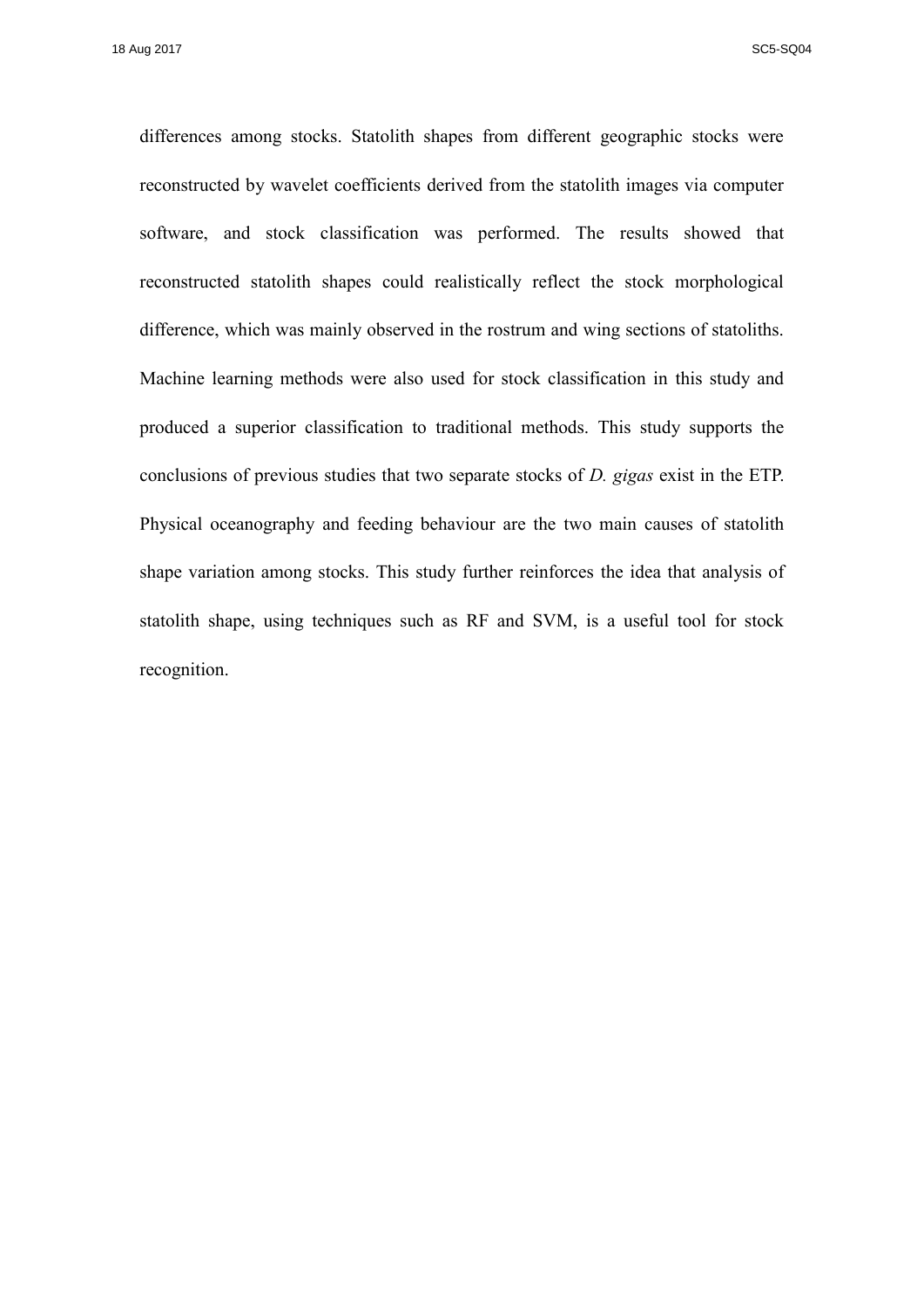# References

- Adams, D. C., F. J. Rohlf, & D. E. Slice, 2004. Geometric morphometrics: ten years of progress following the 'revolution'. Italian Journal of Zoology, 71: 5-16.
- Adams, D. C., F. J. Rohlf, & D. E. Slice, 2013. A field comes of age: geometric morphometrics in the 21st century. Hystrix, the Italian Journal of Mammalogy, 24: 7-14.
- Anderson, C. I., & P. G. Rodhouse, 2001. Life cycles, oceanography and variability: ommastrephid squid in variable oceanographic environments. Fisheries Research, 54: 133–143.
- Anderson, M. J., & T. J. Willis, 2003. Canonical analysis of principal coordinates: a useful method of constrained ordination for ecology. Ecology, 84(2), 511-525.
- Arlot, S., Celisse, A., 2010. A survey of cross-validation procedures for model selection. Statistical Survey. 4, 40–79.
- Arkhipkin, A. I. & S. A. Murzov, 1986. Statolith morphology, growth and development in squids of the family Ommastrephidae from the south-eastern part of the Pacific Ocean. Zool. Zh. 65: 499-505.
- Arkhipkin, A. I., & V. A. Bizikov, 2000. Role of the statolith in functioning of the acceleration receptor system in squids and sepioids. Journal of Zoology*, 250*(1), 31–55.
- Arkhipkin, A. I. 2005. Statoliths as' black boxes'(life recorders) in squid. Marine and Freshwater Research, 56(5), 573-583.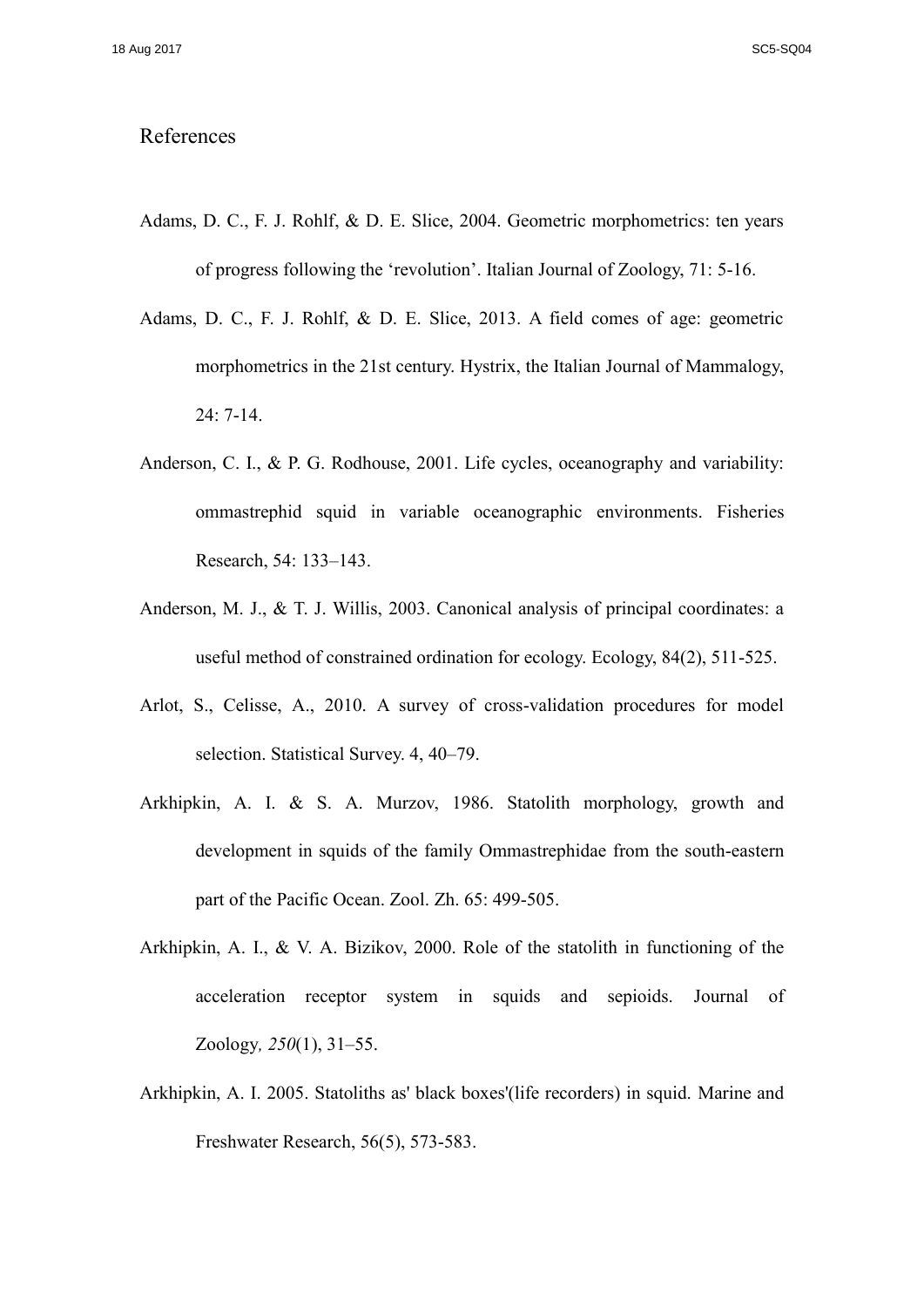- Arkhipkin, A. I., & Z. N. Shcherbich, 2012. Thirty years' progress in age determination of squid using statoliths. Journal of the Marine Biological Association of the United Kingdom, 92(06), 1389-1398.
- Arkhipkin, A., Argüelles, J., Shcherbich, Z., & Yamashiro, C. (2014). Ambient temperature influences adult size and life span in jumbo squid. Canadian Journal of Fisheries & Aquatic Sciences*,* 72(3), 1-10.
- Barcellos, D. D., & M. A. Gasalla, 2015. Morphology and morphometry of *Doryteuthis plei* (cephalopoda: loliginidae) statoliths from the northern shelf off São Paulo, southeastern Brazil. Journal of Natural History*, 49*, 1305-1317.
- Bookstein, F. L., 1998. A hundred years of morphometrics. Acta Zoologica Academiae Scientarium Hungaricae, 44: 7–59.
- Breiman, L., 2001. Random forests. Machine Learning. 45, 5–32.
- Breiman, L., J. Friedman, C. Stone, & R.A. Olshen, 1984. Classification and RegressionTrees. Chapman & Hall, New York, NY.
- Budelmann, B. U. 1975. Gravity receptor function in cephalopods with particular reference to *Sepia officinalis*. Fortschr. Zool. 23: 84-98.
- Budelmann, B. U. 1977. Structure and function of the angular acceleration receptor systems in the statocysts of cephalopods. Symp. zool. Soc. Lond. No. 38: 309-324.
- Budelmann, B. U. 1990. The statocysts of squids. In Squid as experimental animals: 421-439. Gilbert, D. L., Adelman, W. J. & Arnold J. M. (Eds). New York and London: Plenum Press.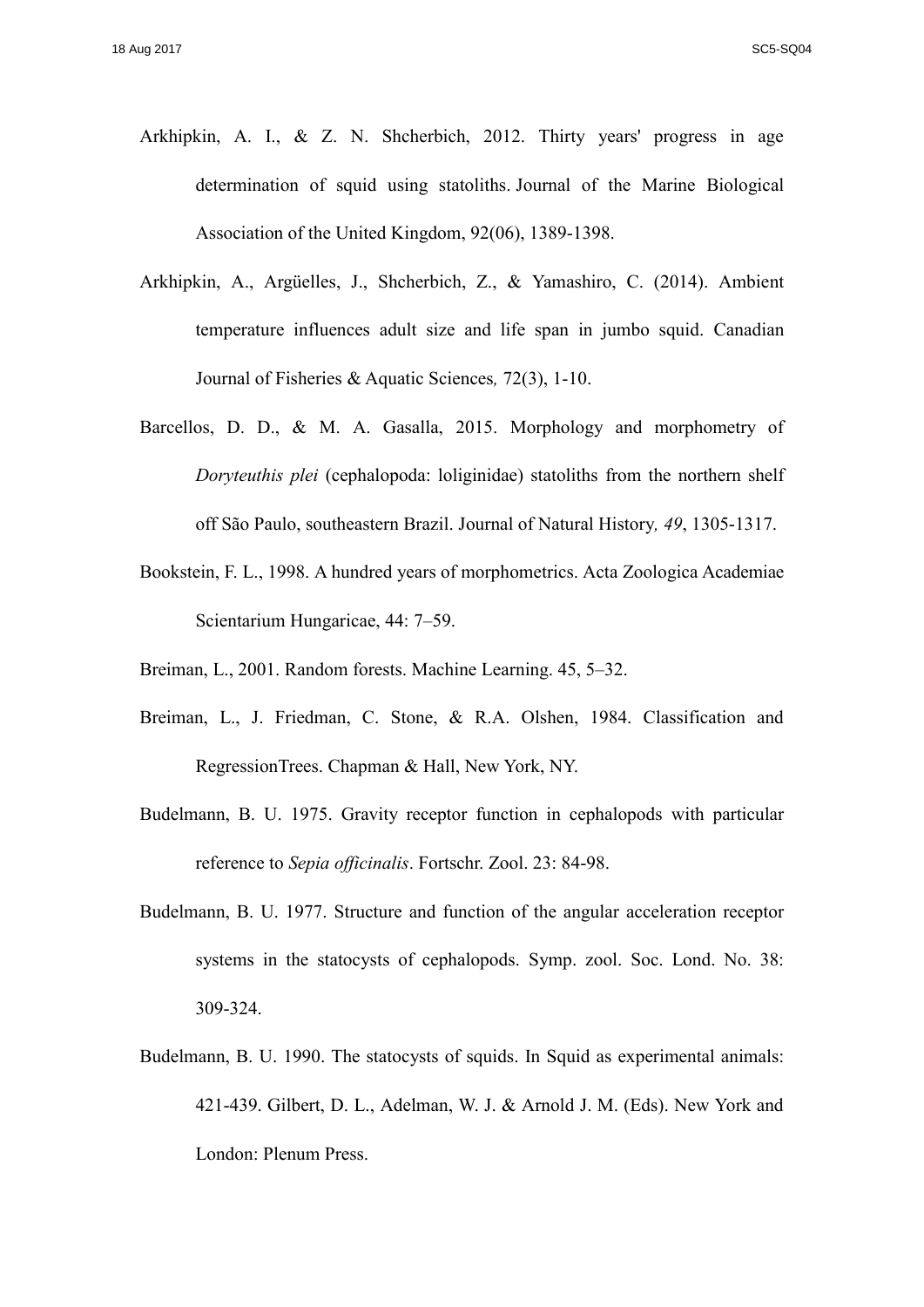- Cadrin, S. X. 2013. Morphometric landmarks. In *Stock Identification Methods* (Cadrin, S. X., Kerr, L. A. & Mariani, S., eds), pp. 109–128. London: Elsevier.
- Chavez, F.P., Barber, R.T., 1987. An estimate of new production in the equatorial Pacific. Deep-Sea Research 34, 1229–1243.
- Chen, X., Liu, B., & Chen, Y. (2008). A review of the development of Chinese distant-water squid jigging fisheries. Fisheries Research, 89(3), 211-221.
- Chen X. J., Lu H. J., Liu B. L., Chen Y. 2012. Species identification of *Ommastrephes bartramii*, *Dosidicus gigas*, *Sthenoteuthis oualaniensis* and *Illex argentinus* (Ommastrephidae) using beak morphological variables. Scientia Marina. 76(3):473-481.
- Clarke M. R. 1962. The identification of cephalopod "beaks" and the relationship between beak size and total body weight. Bulletin British Museum Natural History Zoology*,* 8:419-480
- Clarke M R. 1978. The cephalopod statolith-an introduction to it s form. Journal of the Marine Biological Association of the United Kingdom, 58: 701-712.
- Clarke M R. 2003. Potential of statoliths for interpreting coleoid evolution: a brief review. Berliner Paläobiologische Abhandlungen. **3**: 37-47.
- Crespo, C. T., Hernández, H. V., Hernández, S. G., Zárate, M. Á. R., & Salas, C. G. 2012. Otolith shape analysis as a tool for population discrimination of the white grunt (*Haemulon plumieri*) stock in the northern coast of the Yucatan peninsula, Mexico. Revista Ciencias Marinas Y Costeras*, 4*(4), págs. 157-168.

Crespi-Abril, A. C., N. Ortiz, & D. E.Galván, 2015. Decision tree analysis for the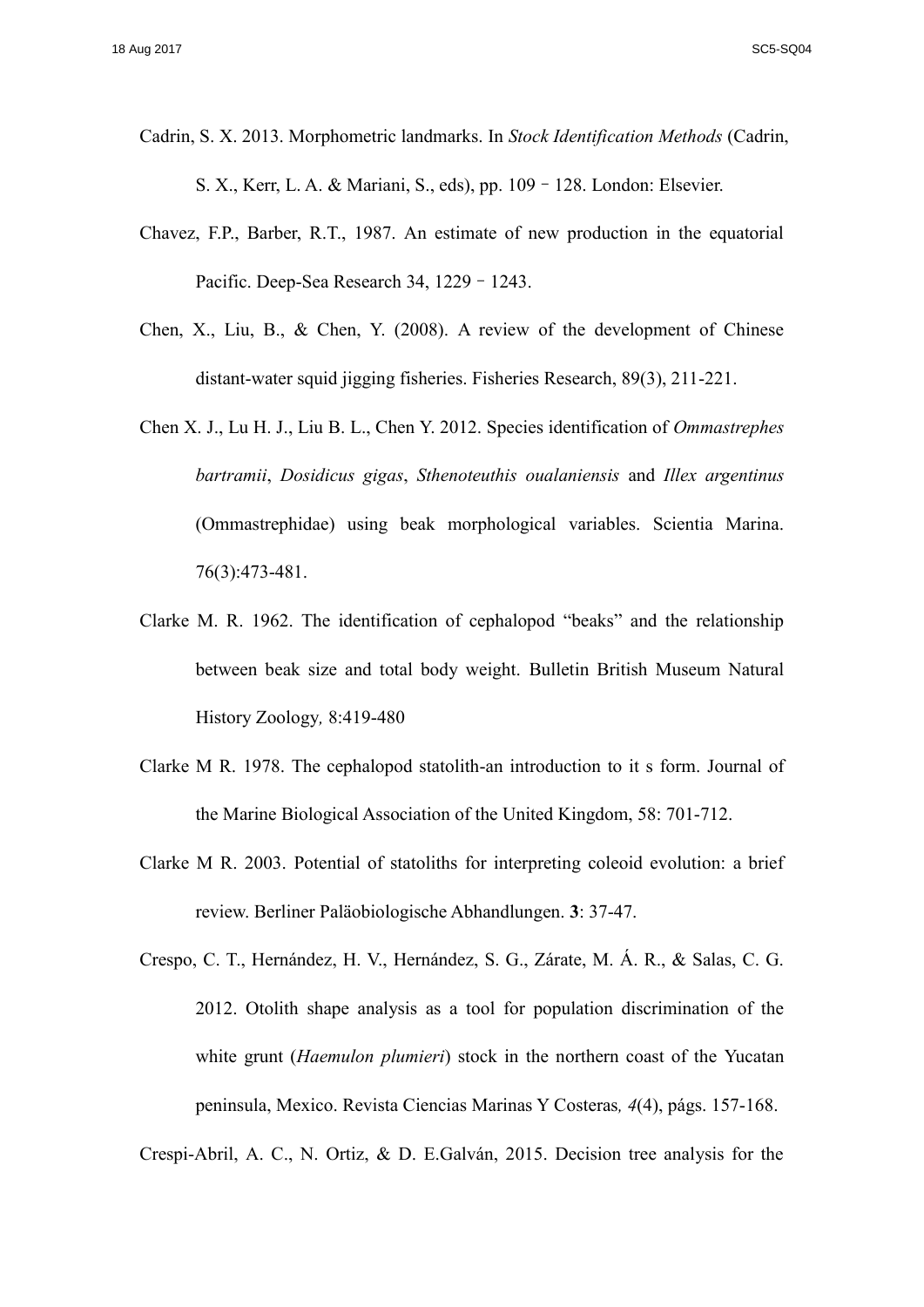determination of relevant variables and quantifiable reference points to establish maturity stages in *Enteroctopus megalocyathus* and *Illex argentinus*. ICES Journal of Marine Science*, 72*(5). DOI: 10.1093/icesjms/fsu202

- Cutler, D. R., Edwards, T. C., Beard, K. H., Cutler, A., Hess, K. T., Gibson, J., & Lawler, J. J. (2007). Random forests for classification in ecology. Ecology, *88*(11), 2783-2792.
- Dommergues J L, Neige P, Boletzky S V. 2000. Exploration of morphospace using Procrustes analysis in statoliths of cuttlefish and squid (Cephalopoda: Decabrachia)-evolutionary aspects of form disparity. Veliger-berkeley, 43(3): 265-276.
- Dub, J. D., Redman, R. A., Wahl, D. H., & Czesny, S. J. 2013. Utilizing random forest analysis with otolith mass and total fish length to obtain rapid and objective estimates of fish age. Canadian Journal of Fisheries & Aquatic Sciences*,* 70(9), 1396-1401.
- Fang Z., Chen X. J., Lu H. J., Li J. H., Liu B. L. 2012. Morphological differences in statolith and beak between two spawning stocks for *Illex argentinus*. *Acta. Ecol. Sin.* 32(19):5986-5997. (In Chinese with English Abstract)
- Fang, Z., Liu, B., Liu, J., Su, H., & Chen, X. (2014). Stock identification of neon flying squid (*Ommastrephes bartramii*) in the North Pacific Ocean on the basis of beak and statolith morphology. Scientia Marina*, 78*(2), 239-248.

Farias, I., Vieira, A. R., Gordo, L. S., & Figueiredo, I. (2009). Otolith shape analysis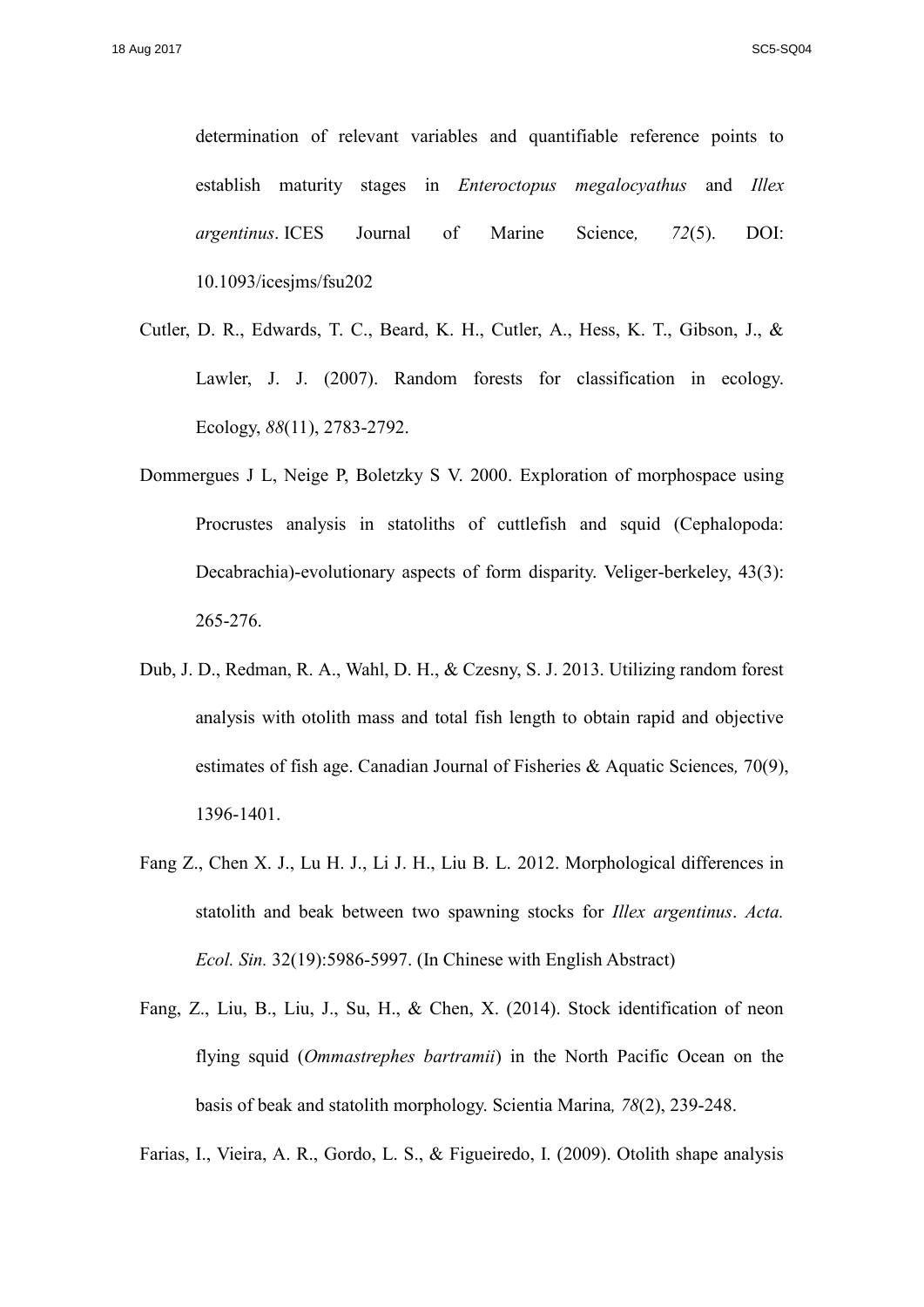as a tool for stock discrimination of the black scabbardfish, *Aphanopus carbo lowe*, 1839 (Pisces: Trichiuridae), in Portuguese waters Scientia Marina*, 73*(S2), 47-53.

- Fernández-Álamo, M. A., Färber-Lorda, J., 2006. Zooplankton and the oceanography of the eastern tropical Pacific: a review. Progress in Oceanography, 69 (2-4), 318–359.
- Fernandes, J. A., Irigoien, X., Lozano, J. A., Inza, I., Goikoetxea, N., & Pérez, A. (2014). Evaluating machine-learning techniques for recruitment forecasting of seven north east Atlantic fish species. Ecological Informatics*, 25*, 35-42.
- Fiedler PC (1992) Seasonal climatologies and variability of eastern tropical Pacific surface waters. NOAA Tech Rep NMFS 109.
- Flores, L. A., & Garland, D. E. (2002). Statoliths descriptions and morphometrics and gravimetrics relationship in patagonian squid (*Loligo gahi*) (cephalopoda: loliginidae). Revista De Biologia Marina Y Oceanografia*, 37*(1), 15-24.
- Francis, R. I. C. C., & R. H. Mattlin, 1986. A possible pitfall in the morphometric application of discriminant analysis: measurement bias. Marine Biology, 93: 311-313.
- Gauldie, R. W. (1988). Function, form and time-keeping properties of fish otoliths. Comparative Biochemistry and Physiology 91, 395–402.
- Gillanders, B.M. (2002) Connectivity between juvenile and adult fish populations: do adults remain near their recruitment estuaries? Marine Ecology Progress Series, 240:215–223.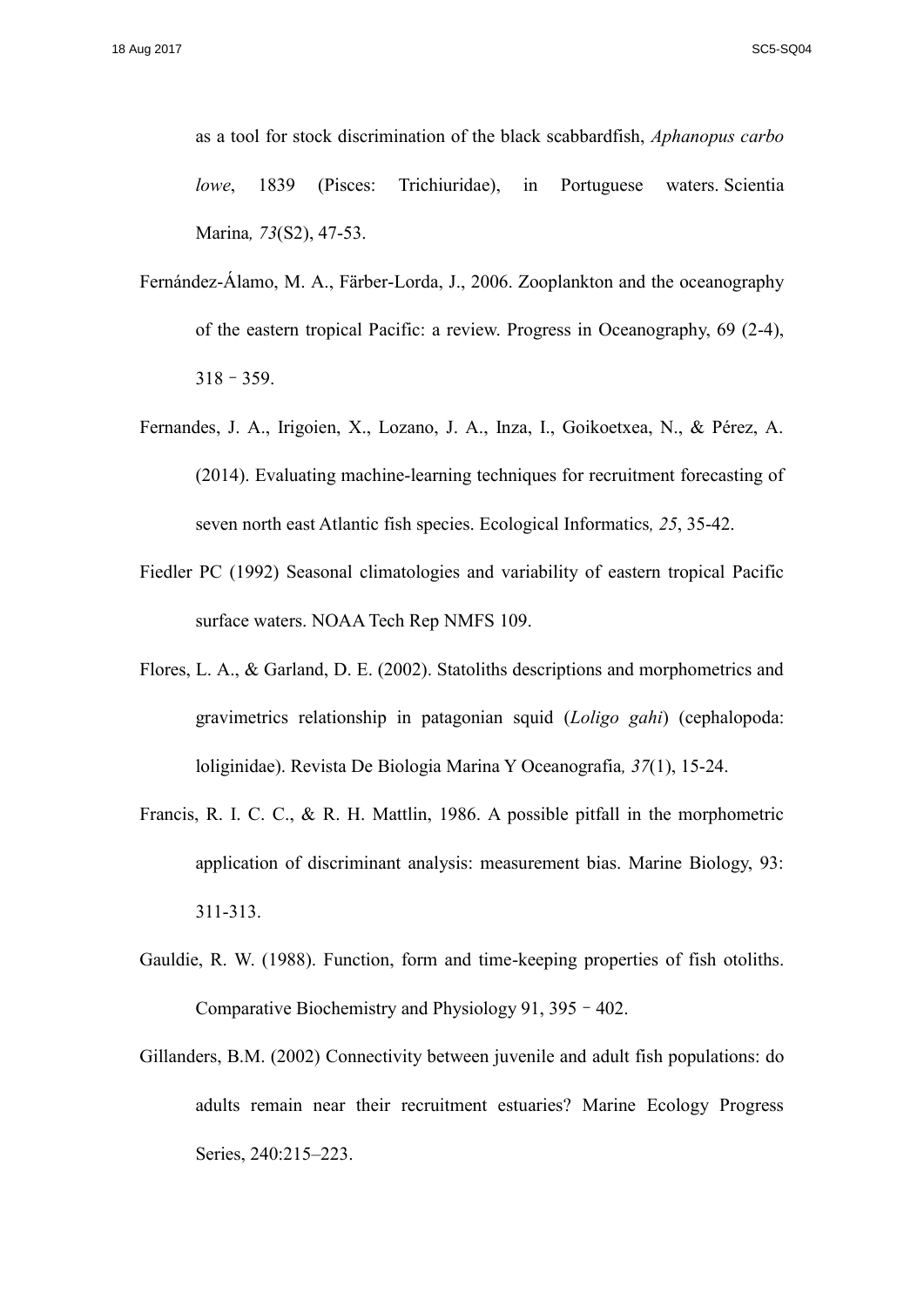- Graps, A. (1995). An Introduction to Wavelets. IEEE Computational Science and Engineering*.* **2,** 50–61
- Green, C. P., Robertson, S. G., Hamer, P. A., Virtue, P., Jackson, G. D., & Moltschaniwskyj, N. A. 2015. Combining statolith element composition and Fourier shape data allows. Canadian Journal of Fisheries & Aquatic Sciences*, 72*, 1609-1618.
- Guevara-Carrasco R., Yamashiro C., Mariátegui L., Arguelles J.. 2015. Aspectos relevantes en la ordenación pesquera del calamar gigante o pota (*Dosidicus gigas*) en el Perú. Bol. Inst. Mar Peru. in press.
- Hoving, H. J. T., Gilly, W. F., Markaida, U., Benoit-Bird, K. J., Brown, Z. W., Daniel, P., Field, J. C., Parassenti, L., Liu, B. L. & Campos, B. 2013. Extreme plasticity in life-history strategy allows a migratory predator (Jumbo squid) to cope with a changing climate. Global change biology, 19(7), 2089-2103.
- Hu, J., Li, D., Duan, Q., Han, Y., Chen, G., & Si, X. (2012). Fish species classification by color, texture and multi-class support vector machine using computer vision. Computers & Electronics in Agriculture*, 88*(4), 133-140.
- Ibáñez, C. M., & Poulin, E. 2014. Genetic structure and diversity of squids with contrasting life histories in the Humboldt Current System. Hidrobiologica, *24*(1), 1:1-10.
- Ibáñez, C. M., Sepúlveda, R. D., Ulloa, P., Keyl, F., & Pardo-Gandarillas, M. C. 2015. The biology and ecology of the jumbo squid *Dosidicus gigas* (Cephalopoda) in Chilean waters: a review. Latin American Journal of Aquatic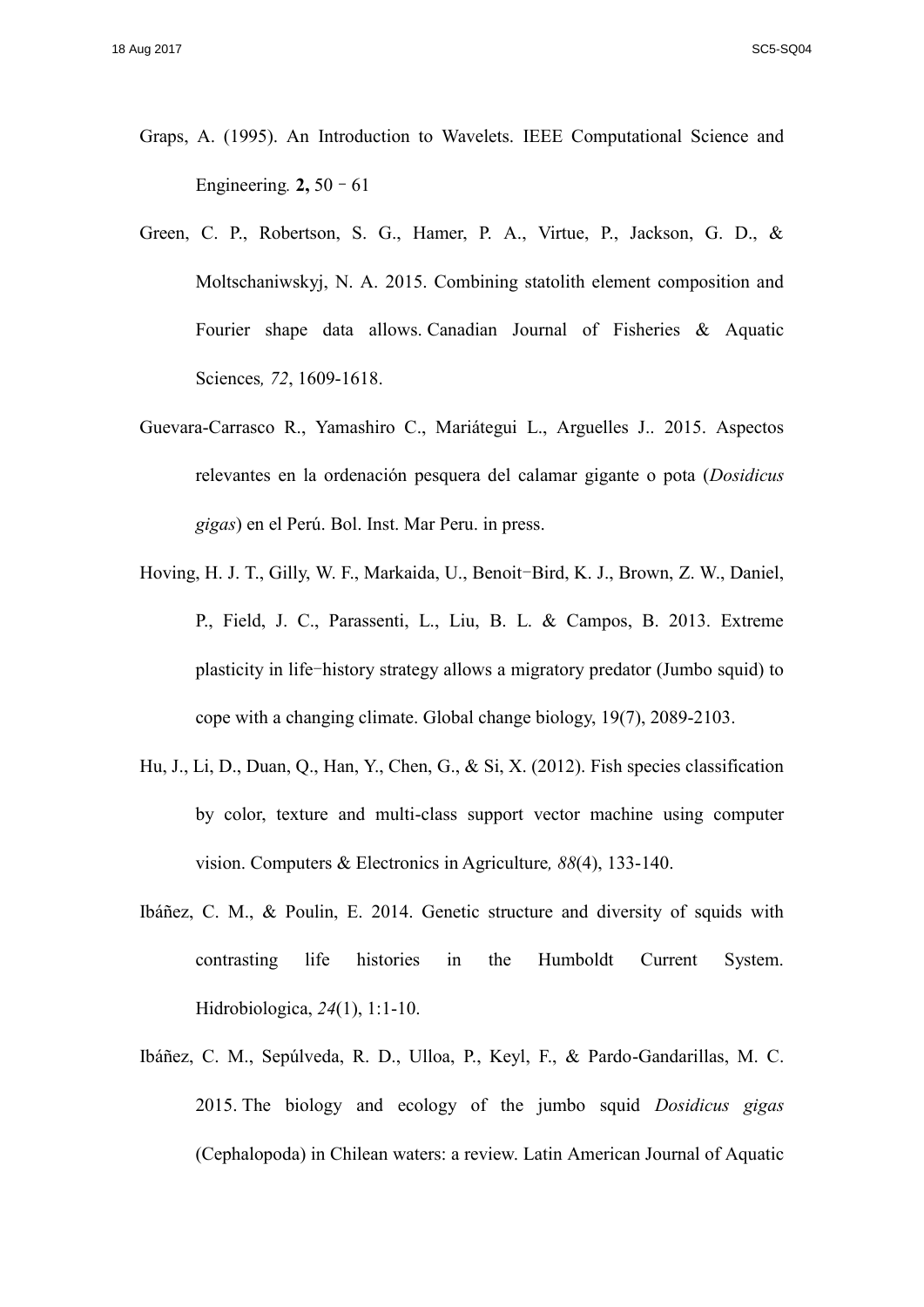Research, 43(3): 402-414

- Ichii, T., Mahapatra, K., Yatsu, A., Okada, Y., Watanabe, T., & Inagake, D. (2002). Occurrence of jumbo flying squid *Dosidicus gigas* aggregations associated with the countercurrent ridge off the Costa Rica Dome during 1997 El Niño and 1999 La Niña. Marine Ecology Progress Series, 231(1): 151-166.
- Kessler, W. S. (2006). The circulation of the eastern tropical Pacific: A review. Progress in Oceanography, 69(2), 181-217.
- Keyl, F., Argüelles, J., Mariátegui, L., Tafur, R., Wolff, M., & Yamashiro, C., et al. 2008. A hypothesis on *Dosidicus gigas* range expansion and spatio-temporal shifts in size-at-maturity of jumbo squid (*Dosidicus gigas*) in the eastern Pacific Ocean. California Cooperative Oceanic Fisheries Investigations Reports, 49:119-128.
- Keyl, F., Argüelles, J., and Tafur, R. 2011. Interannual variability in size structure, age, and growth of jumbo squid (*Dosidicus gigas*) assessed by modal progression analysis. ICES Journal of Marine Science, 68:507–518.
- Kohavi, R., 1995. A study of cross-validation and bootstrap for accuracy estimation and model selection. In: 14th International Joint Conference on Artificial Intelligence (IJCAI), San Francisco, CA, [http://frostiebek.free.fr/docs/Machine%20Learning/validation-1.pdf.](http://frostiebek.free.fr/docs/Machine%20Learning/validation-1.pdf)
- Kuhn, M. (2008). Building predictive models in r using the caret package. Journal of Statistical Software*, 28*(5), 1-26.

Lantz, B. 2013. Machine learning with R: learn how to use R to apply powerful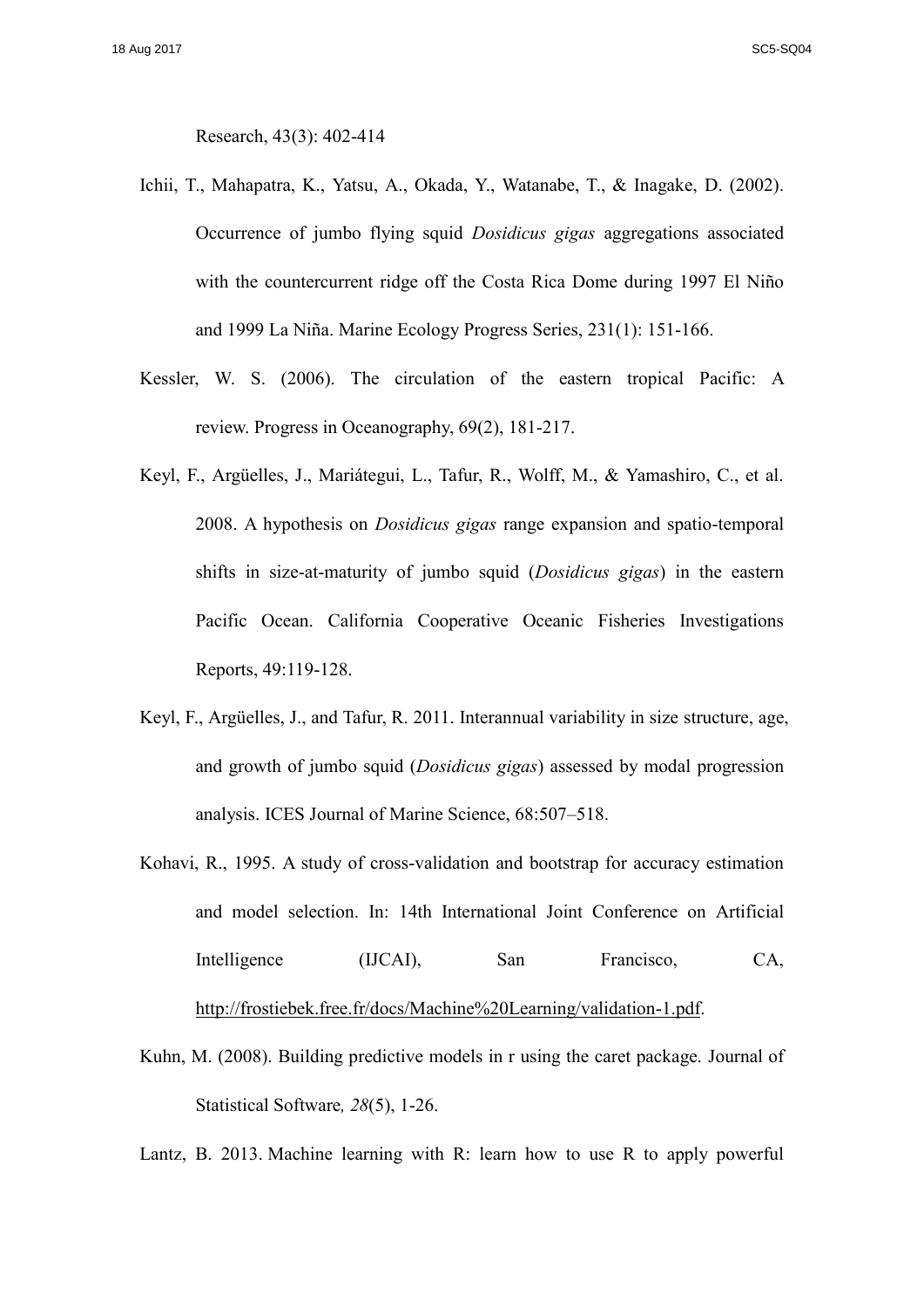machine learning methods and gain an insight into real-world applications. Packt Publishing.

- Lavín, M.F., Fiedler, P.C., Amador, J.A., Ballance, L.T., Färber-Lorda, J. and Mestas-Nuñez, A.M. (2006) A review of eastern tropical Pacific oceanography: summary. Progress of Oceanography, 69:391–398.
- Lecomtefiniger, R. (1999). Otolith: the fish's 'black box'. L Année Biologique*, 38*(2), 107-122(16).
- Li, Z., Ye, Z., Wan, R., & Zhang, C. (2015). Model selection between traditional and popular methods for standardizing catch rates of target species: A case study of Japanese Spanish mackerel in the gillnet fishery. Fisheries Research, *161*, 312-319.
- Libungan, L. A., & Pálsson, S. (2015). ShapeR: an R package to study otolith shape variation among fish populations. PloS one, 10(3), e0121102.
- Libungan, L. A., Óskarsson, G. J., Slotte, A., Jacobsen, J. A., & Pálsson, S. (2015). Otolith shape: a population marker for Atlantic herring *Clupea harengus*. Journal of Fish Biology*, 86*(4), 1377–1395.
- Libungan, L. A., Slotte, A., Otis, E. O., & Pálsson, S. (2016). Otolith variation in pacific herring (*Clupea pallasii*) reflects mitogenomic variation rather than the subspecies classification. Polar Biology, 1-9.
- Lipiñski M. R. 1981. Statoliths as a possible tool for squid age determination. Bull. l'Acad. Pol. Sci. (Cl. II, sci. biol.) 28:569–582.

Lipiñski M. R. 1986. Methods for the validation of squid age from statoliths. Journal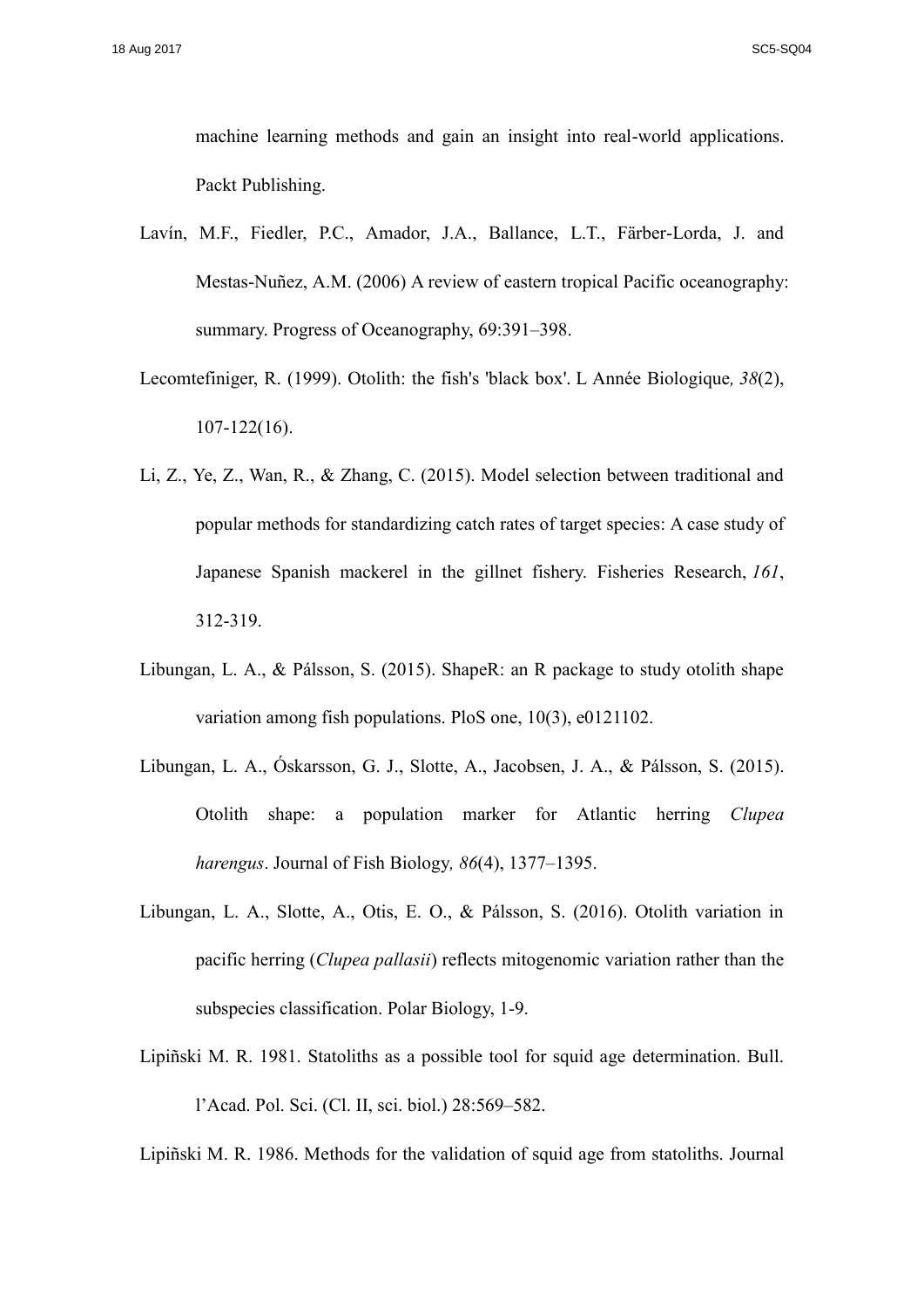of the Marine Biological Association of the United Kingdom. 66: 505–526.

- Lipiñski M. R. 1993. The deposition of statoliths: a working hypothesis. In: Recent Advances in Cephalopod Fisheries Biology (Okutani T., O'Dor R. K., Kubodera T., eds), pp. 241–262, Tokai University Press, Tokyo.
- Lipiñski, M. R. (2001). Statoliths as archives of cephalopod life cycle: a search for universal rules. Folia Malacologica, *9*(3): 115-123.
- Liu, B.L. 2012. Life history and population structure of *Dosidicus gigas* off EEZ waters in the Eastern Pacific Ocean. Shanghai Ocean University: Ph.D. thesis, pp. 176.
- Liu, B. L., Chen, Y., & Chen, X. J. 2015a. Spatial difference in elemental signatures within early ontogenetic statolith for identifying jumbo flying squid natal origins. *Fisheries Oceanography, 24*(4), 335–346.
- Liu, B., Fang, Z., Chen, X., & Chen, Y. 2015b. Spatial variations in beak structure to identify potentially geographic populations of *Dosidicus gigas*, in the eastern Pacific Ocean. Fisheries Research*, 164*, 185-192.
- Lleonart. J., Salat. J., Torres, G.J. 2000. Removing allometric effects of body size in morphological analysis. Journal of Theoretical Biology, 205:85–93.
- Lombarte A, Sanchez P, Morales-Nin B. 1997. Intraspecific shape variability in statoliths of three cephalopod species. Vie et Milieu, **47**(2): 165-169.
- Lombarte A, Rufino M M, Sánchez P. 2006. Statolith identification of Mediterranean Octopodidae, Sepiidae, Loliginidae, Ommastrephidae and Enoploteuthidae based on warp analyses. Journal of the Marine Biological Association of the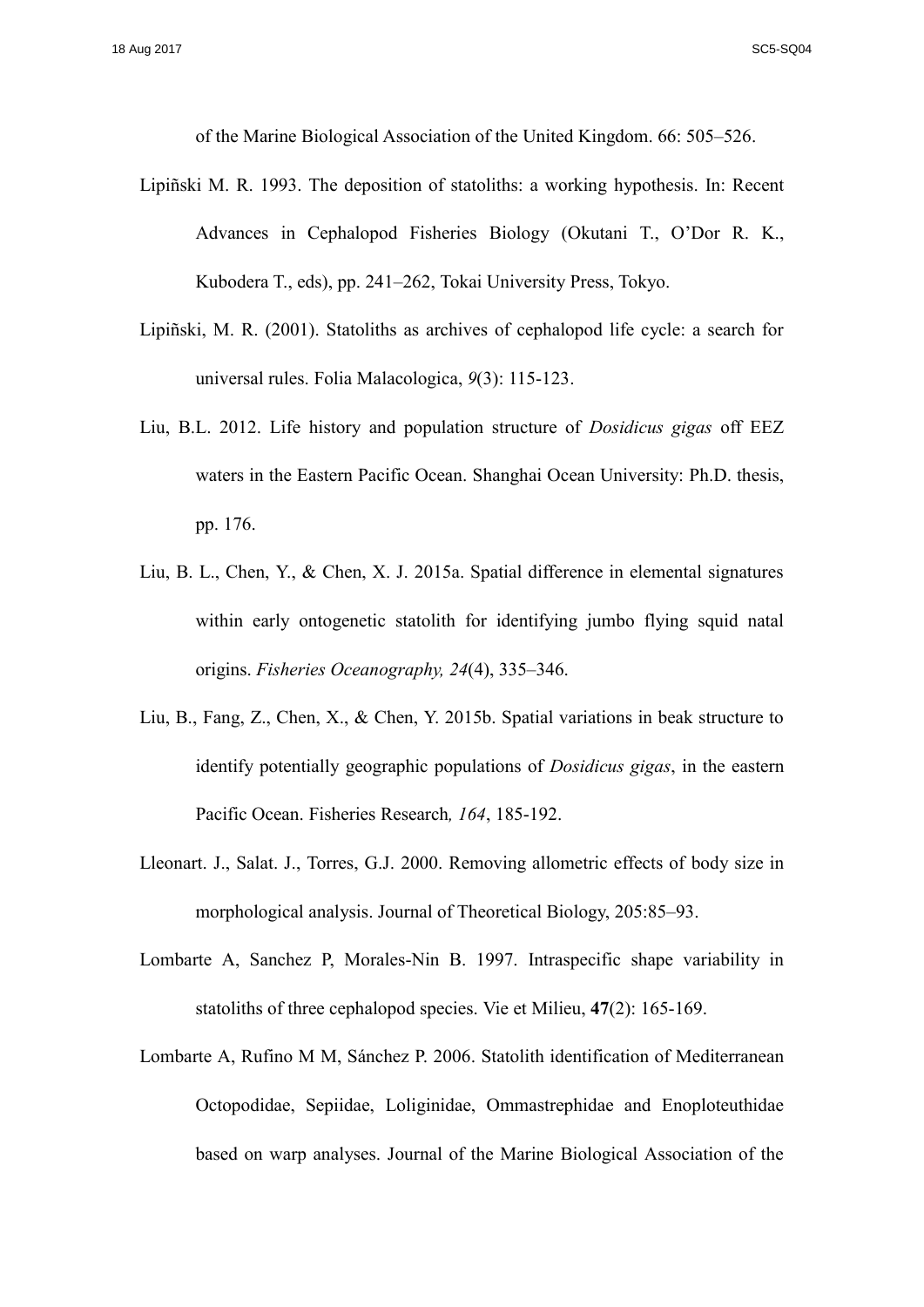United Kingdom, 86(04): 767-771.

- Marcus, L. F., Corti, M., Loy, A., Naylor, G. J. P. & Slice, D. E. 1996. Advances in Morphometrics. New York, NY: Plenum.
- Martínez P., Sanjuan A., Guerra A. 2002. Identification of *Illex coindetii*, *I. illecebrosus* and *I. argentines* (Cephalopoda: ommastrephidae) throughout the Atlantic Ocean by body and beak characters. *Mar. Biol.* 141:131-143
- Mercier, L., Darnaude, A. M., Bruguier, O., Vasconcelos, R. P., Cabral, H. N., & Costa, M. J., Lara, M., Jones, D. L., Mouillot, D. 2011. Selecting statistical models and variable combinations for optimal classification using otolith microchemistry. Ecological Applications*, 21*(4), 1352-1364.
- Morales-Bojórquez, E., & Pacheco-Bedoya, J. L. (2016). Population dynamics of jumbo squid *Dosidicus gigas* in Pacific Ecuadorian waters. Journal of Shellfish Research, 35(1), 211-224.
- Nason G (2012) wavethresh: wavelets statistics and transforms, version 4.5. R package. http://CRAN.R-project.org/package=wavethresh.
- Navarro J, Coll M, Somes C, Olson RJ (2013) Trophic niche of squids: Insights from isotopic data in marine systems worldwide. Deep Sea Research I- Topical Study of Oceanography, 95: 93-102.
- Nigmatullin, C. M., Nesis, K. N., and Arkhipkin, A. I. 2001. A review of the biology of the jumbo squid *Dosidicus gigas* (Cephalopoda: Ommastrephidae). Fisheries Research, 54: 9–19.

Oksanen J, Blanchet FG, Kindt R, Legendre P, Minchin PR, O'Hara RB, et al. (2013)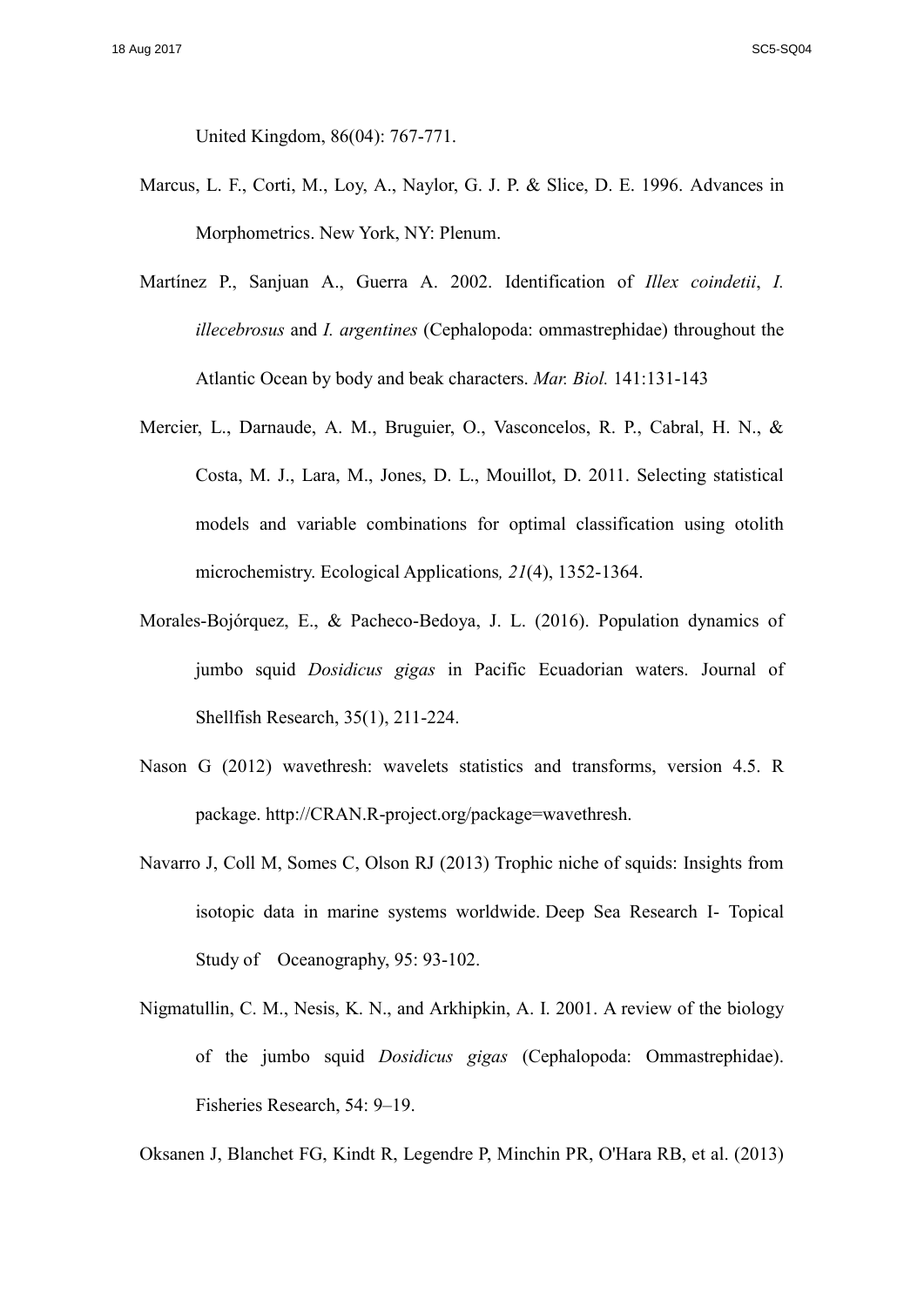vegan: Community Ecology Package, version 2.0–7. R package. Available: http://CRAN.R-project.org/package =vegan.

- Parisi-Baradad, V., Lombarte, A., Garcia-Ladona, E., Cabestany, J., Piera, J. & Chic, O. 2005. Otolith shape contour analysis using affine transformation invariant wavelet transforms and curvature scale space representation. Marine and Freshwater Research, 56**,** 795–804.
- Pennington, J. T., Mahoney, K. L., Kuwahara, V. S., Kolber, D. D., Calienes, R., & Chavez, F. P. 2006. Primary production in the eastern tropical pacific: a review. Progress in Oceanography, 69(2–4), 285-317.
- R Core Team, 2015. R: A language and environment for statistical computing. R Foundation for Statistical Computing, Vienna. https://www.R-project.org/.
- Radenac, M.H., Léger, F., Singh, A. and Delcroix, T. (2012) Sea surface chlorophyll signature in the tropical Pacific during eastern and central Pacific ENSO events. Journal of Geophysical Research. 117:1–15.
- Robinson, C. J., Gómez-Gutiérrez, J., and de León, D. A. S. 2013. Jumbo squid (*Dosidicus gigas*) landings in the Gulf of California related to remotely sensed SST and concentrations of chlorophyll a (1998–2012). Fisheries Research, 137: 97–103.
- Rocha, F., and Vega, M. A. 2003. Overview of cephalopod fisheries in Chilean waters. Fisheries Research, 60: 151–159.
- Rodhouse, P.G., 2001. Managing and forecasting squid fisheries in variable environments. Fisheries Research. 54, 3–8.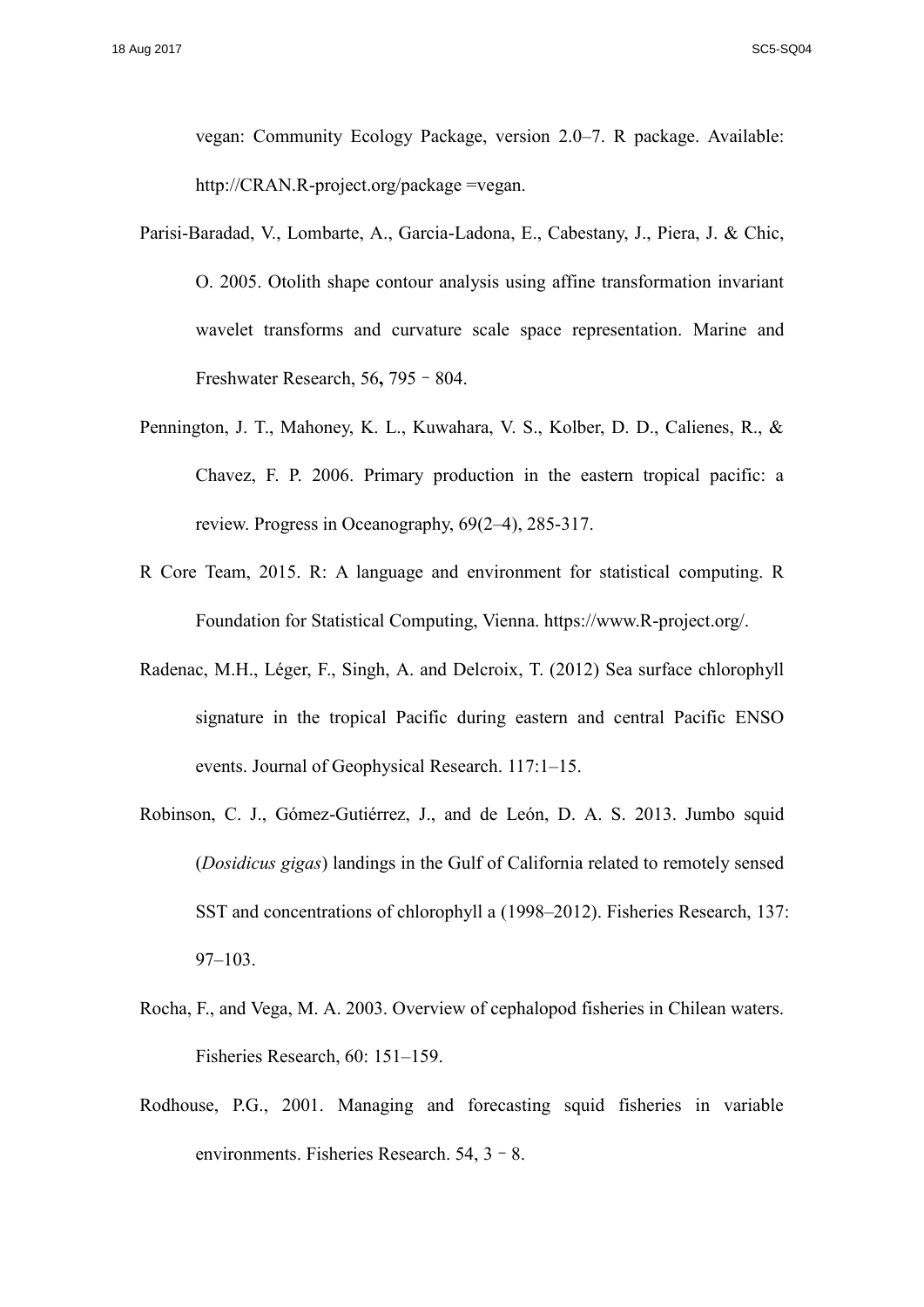- Rodhouse, P. G. (2008). Large-scale range expansion and variability in ommastrephid squid populations: a review of environmental links. California Cooperative Oceanic Fisheries Investigations Reports*,* 49, 83-89.
- Rohlf, F. J. & Marcus, L. F. (1993). A revolution in morphometrics. Trends in Ecology and Evolution **8,** 129–132.
- Sanchez, G., Tomano, S., Yamashiro, C., Fujita, R., Wakabayashi, T., Sakai, M., & Umino, T. (2016). Population genetics of the jumbo squid *Dosidicus gigas* (Cephalopoda: Ommastrephidae) in the northern Humboldt Current system based on mitochondrial and microsatellite DNA markers. Fisheries Research, 175, 1-9.
- Sandoval-Castellanos, E., Uribel-Alcocer, M., Díaz-Jaimes, P., 2007. Population genetic structure of jumbo squid (*Dosidicus gigas*) evaluated by RAPD analysis. Fisheries Research. 83,113–118.
- Sandoval-Castellanos, E., Uribe-Alcocer, M., & Díaz-Jaimes, P. 2010. Population genetic structure of the Humboldt squid (*Dosidicus gigas*, d'orbigny, 1835) inferred by mitochondrial DNA analysis. Journal of Experimental Marine Biology & Ecology, 385(1–2), 73-78.

Staaf, D. J., Ruiz-Cooley, R. I., Elliger, C., Lebaric, Z., Campos, B., Markaida, U., &

Solé, M., Lenoir, M., Durfort, M., López-Bejar, M., Lombarte, A., & Schaar, M. V. D., et al. 2013. Does exposure to noise from human activities compromise sensory information from cephalopod statocysts?. Deep Sea Research Part II Topical Studies in Oceanography, *95*(6), 160-181.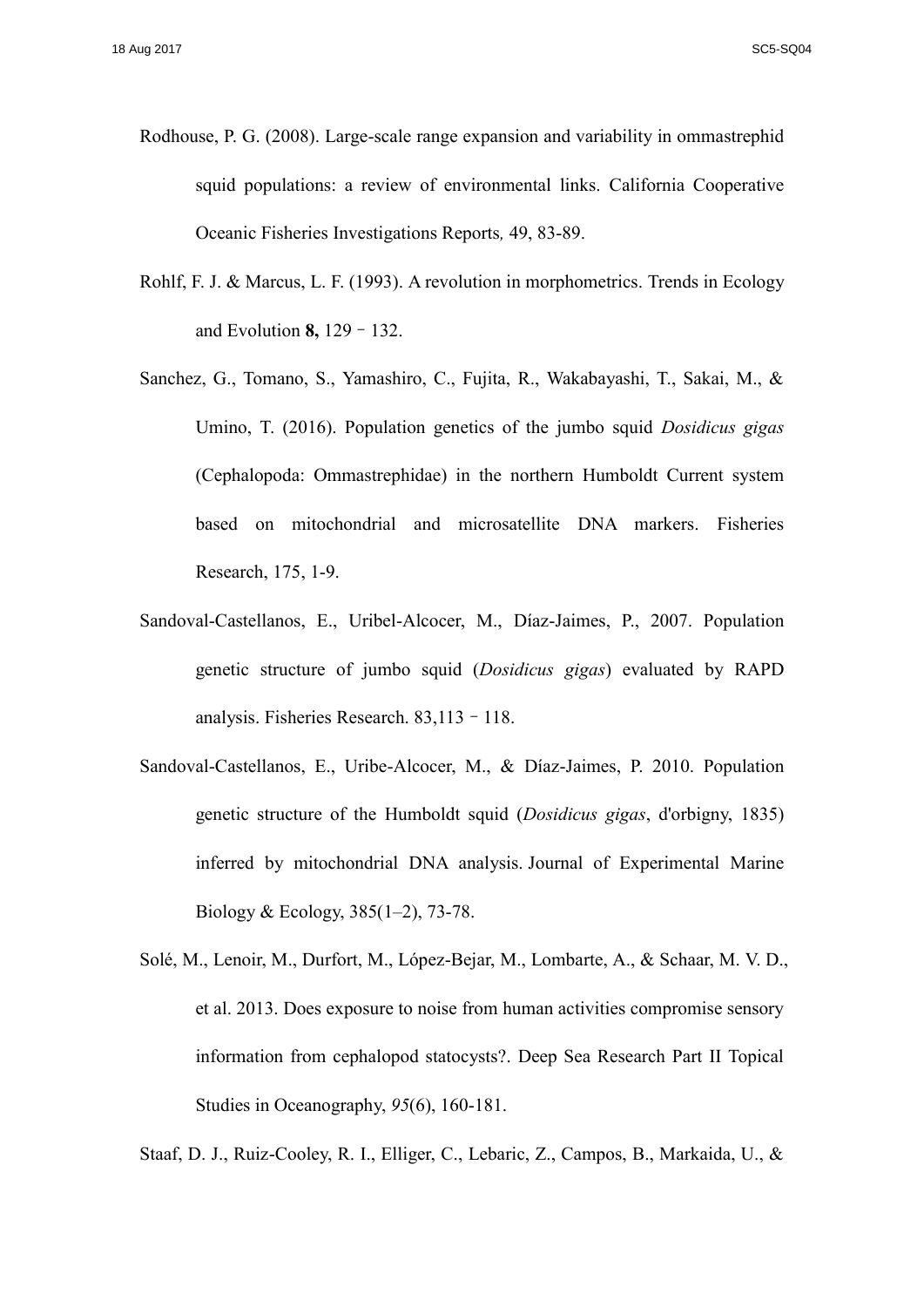Gilly, W. F. 2010. Ommastrephid squids *Sthenoteuthis oualaniensis* and *Dosidicus gigas* in the eastern Pacific show convergent biogeographic breaks but contrasting population structures. *Marine Ecology Progress Series*, *418*, 165-178.

- Stewart, J. S., Hazen, E. L., Bograd, S. J., Byrnes, J. E., Foley, D. G., Gilly, W. F., Robison B. H. & Field, J. C. (2014). Combined climate - and prey - mediated range expansion of Humboldt squid (*Dosidicus gigas*), a large marine predator in the California Current System. Global change biology, *20*(6), 1832-1843.
- Stransky, C., Murta, A. G., Schlickeisen, J., & Zimmermann, C. (2008). Otolith shape analysis as a tool for stock separation of horse mackerel (*Trachurus trachurus*) in the northeast Atlantic and Mediterranean. Fisheries Research*, 89*(2), 159-166.
- Thomas, R., & Moltschaniwskyj, N. A. 1998. Ontogenetic changes in size and shape of statoliths: implications for age and growth of the short-lived tropical squid *Sepioteuthis lessoniana* (Cephalopoda: Loliginidae). Fishery Bulletin*, 97*(3), 636-645.
- Thorrold, S.R., Latkoczy, C., Swart, P.K. and Jones, C.S. 2001 Natal homing in a marine fish metapopulation. Science, 291:297–299.
- Tuset, V. M., Lombarte, A., Gonzalez, J. A., Pertusa, J. F. & Lorente, M. J. (2003). Comparative morphology of the sagittal otolith in *Serranus* spp. Journal of Fish Biology, 63, 1491–1504.
- Ulloa, P., Ruiz, V. H., & Figueroa, R. 2012. Secondary digestion in the analysis of the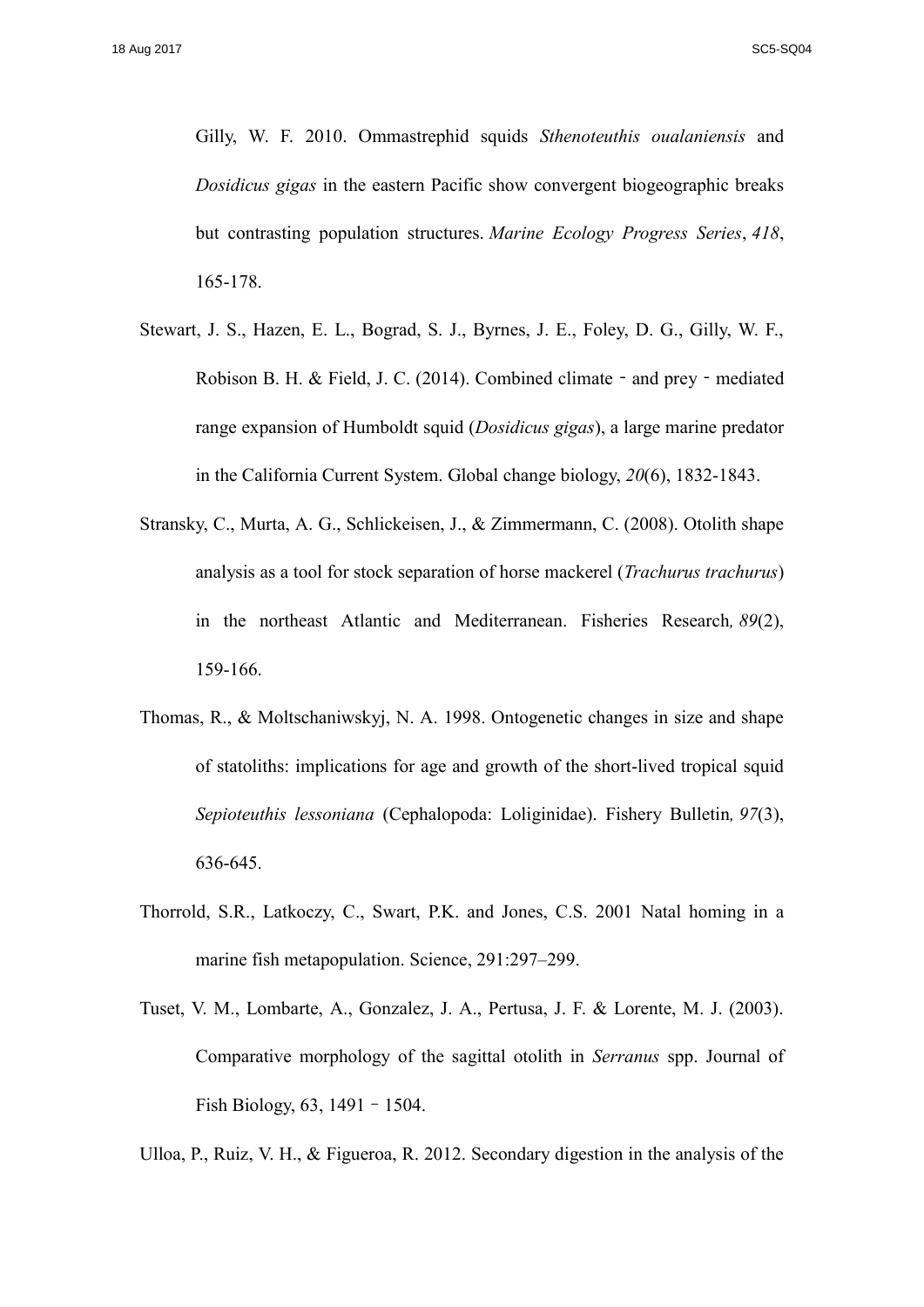stomach contents of jumbo flying squid *Dosidicus gigas* (cephalopoda: teuthoidea): how important is it?. Revista De Biologia Marina Y Oceanografia*, 47*(3), 413-428.

- Vyver, J. S. F. V. D., Sauer, W. H. H., Mckeown, N. J., Yemane, D., & Lipinski, P. W. S. M. R. 2015. Phenotypic divergence despite high gene flow in chokka squid *Loligo reynaudii* (Cephalopoda: Loliginidae): implications for fishery management. Journal of the Marine Biological Association of the UK, 1-19.
- Waluda, C. M., and Rodhouse, P. G. 2006. Remotely sensed mesoscale oceanography of the Central Eastern Pacific and recruitment variability in *Dosidicus gigas*. Marine Ecology Progress Series, 310:25–32.
- Waluda, C.M., Yamashiro, C. and Rodhouse, P.G. 2006. Influence of the ENSO cycle on the light-fishery for *Dosidicus gigas* in the Peru Current: an analysis of remotely sensed data. Fisheries Research. 79:56–63.
- Wu, X., Kumar, V., Quinlan, J.R., Ghosh, J., Yang, Q., Motoda, H., McLachlan, G.J., Ng,A., Liu, B., Philip, S.Y., 2008. Top 10 algorithms in data mining. Knowledge. Information System.14, 1–37.
- Wyrtki K. 1966. Oceanography of the eastern equatorial Pacific Ocean. Oceanography Mar Biology Annual Review 4:33–68
- Ying, Y., Chen, Y., Lin, L., & Gao, T. 2011. Risks of ignoring fish population spatial structure in fisheries management. *Canadian Journal of Fisheries and Aquatic Sciences*, *68*(12), 2101-2120.

Yu, W., Yi, Q., Chen, X., & Chen, Y. 2015. Modelling the effects of climate variability